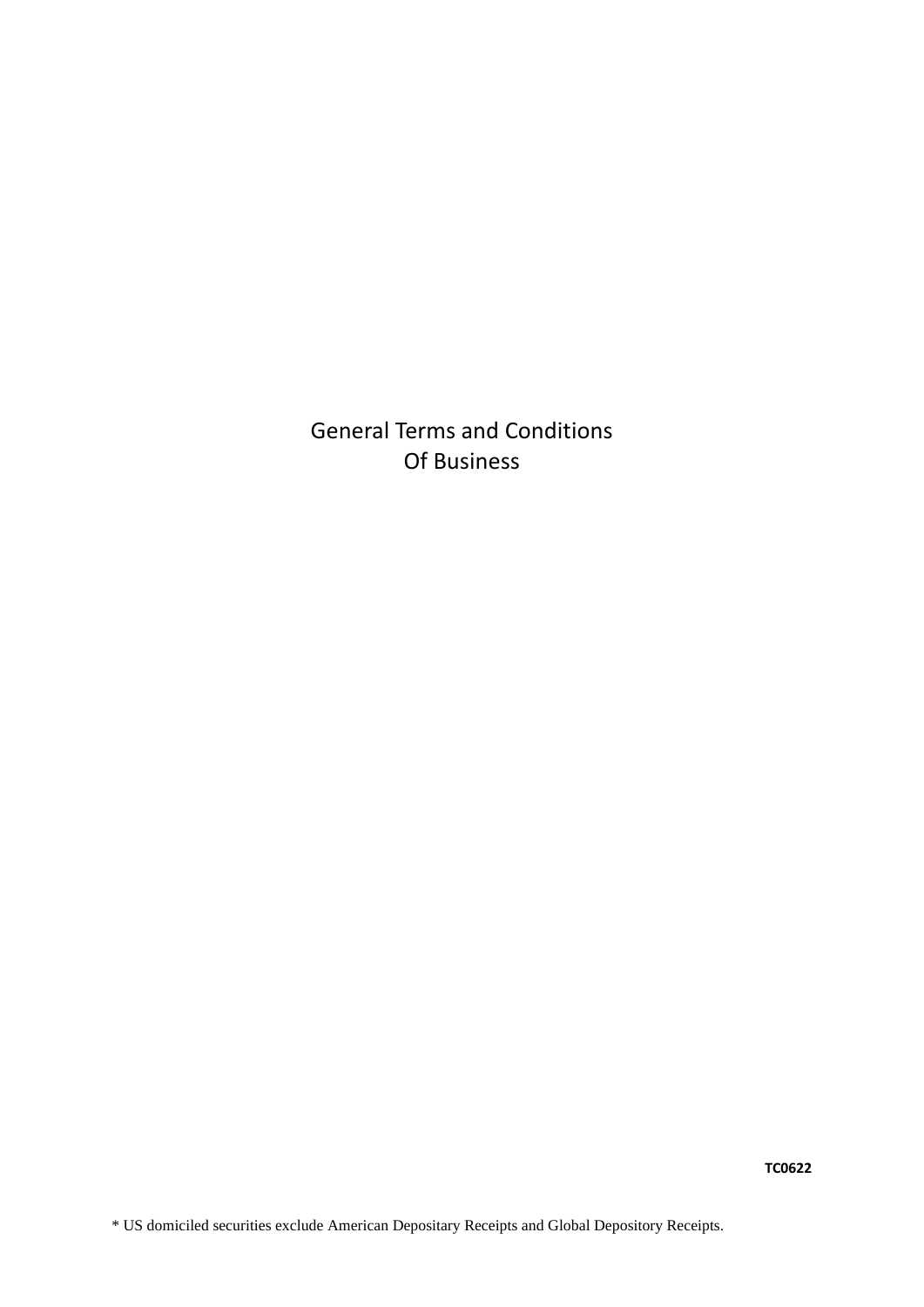#### **Contents**

| 1  |  |
|----|--|
| 2  |  |
| 3  |  |
| 4  |  |
| 5  |  |
| 6  |  |
| 7  |  |
| 8  |  |
| 9  |  |
| 10 |  |
| 11 |  |
| 12 |  |
| 13 |  |
| 14 |  |
| 15 |  |
| 16 |  |
| 17 |  |
| 18 |  |
| 19 |  |
| 20 |  |
| 21 |  |
| 22 |  |
| 23 |  |
| 24 |  |
| 25 |  |
| 26 |  |
| 27 |  |
| 28 |  |
| 29 |  |
| 30 |  |
| 31 |  |
| 32 |  |
| 33 |  |
| 34 |  |
| 35 |  |
| 36 |  |
| 37 |  |
| 38 |  |
| 39 |  |
|    |  |

APPENDIX A - BEST EXECUTION POLICY APPENDIX B - CONFLICTS OF INTEREST POLICY APPENDIX C - RATE CARD APPENDIX D - DIVIDEND RE-INVESTMENT PLAN (DRIP)

## Page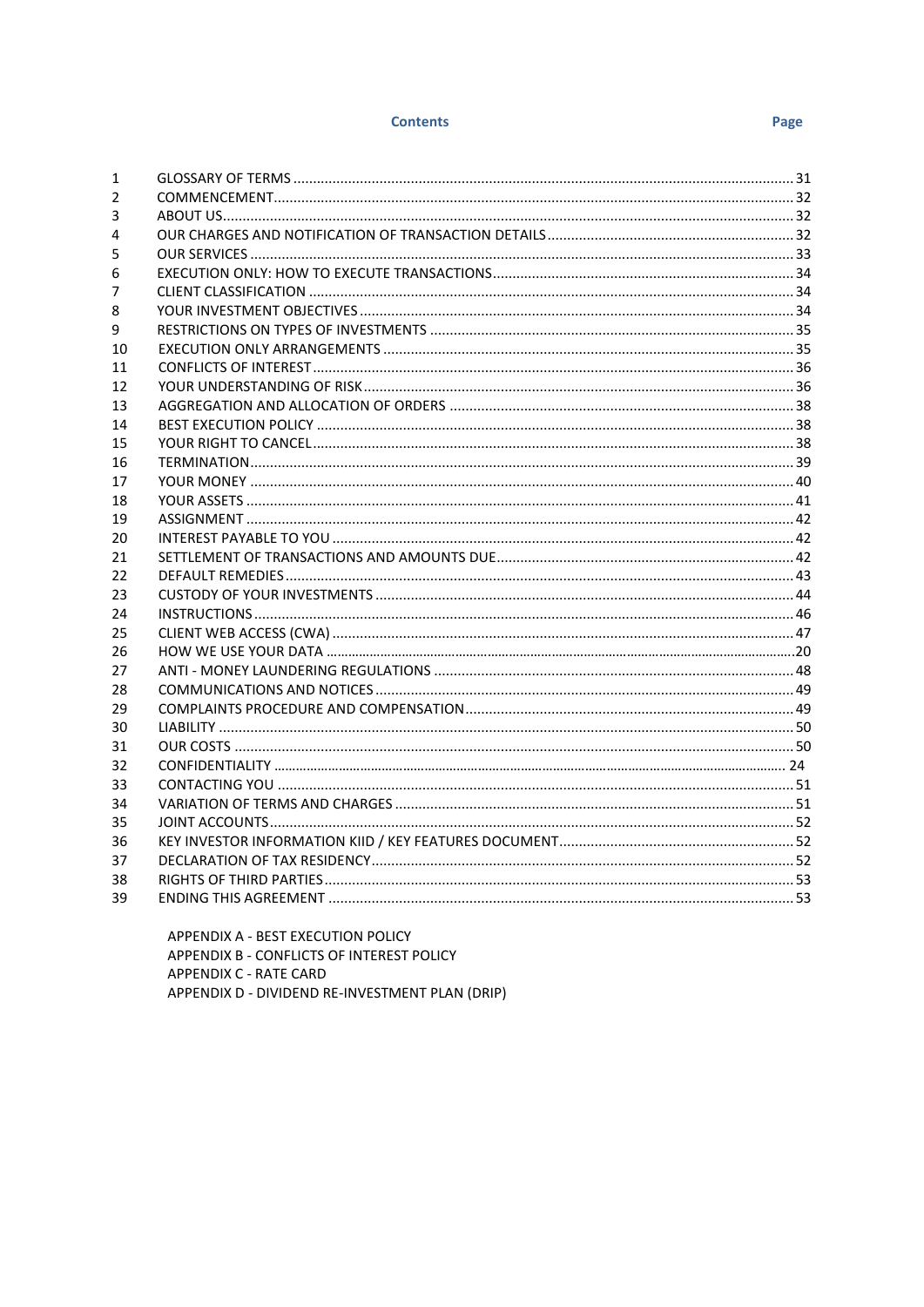This is our standard general terms and conditions of business upon which we intend to rely. For your own benefit and protection, you should read these terms carefully before agreeing to them. **If you do not understand any point, please ask us for further information before signing the agreement.**

## <span id="page-2-0"></span>**1 GLOSSARY OF TERMS**

**Account means** the relationship established for the provision of investment and related services.

**Agreement** means the Client Agreement, any relevant Supplementary Agreement and these Terms.

**Assets** means any of the investments described in Clause [5.1.](#page-4-1)

**Client Agreement** means a completed form or agreement with respect to the following Services: ad-hoc advisory services, discretionary management or investment management.

**Contract Note** has the meaning given to it in Clause [4.3.](#page-3-3)

**CTF** means child trust fund.

**Custodian** means the firm which has responsibility for safekeeping of your investments, a '**Sub-Custodian**' means a Custodian with whom we have entered into an agreement to hold your investments in another jurisdiction.

**CWA** means Pilling's Client Web Access function.

**FCA** means the Financial Conduct Authority and any replacement or substitute body.

**FCA Rules** means the rules, guidance, directions and other provisions in the FCA Handbook or otherwise made by the FCA as from time to time in force.

**FSMA** means the Financial Services and Markets Act 2000.

**Instructions** means any valid request or instruction to us from you, via telephone, email or in writing to effect value transactions in accordance with clause 24;

**ISA** means a stocks and shares Individual Savings Account.

**JISA** means a stocks and shares Junior Individual Savings Account.

**SIPP** means Self Invested Personal Pension.

**OEICs** means Open Ended Investment Company.

**Nominee** means St Anns Square Nominees Limited.

**Personal Security Information** means your client account number, portfolio information, password (if relevant) (and for CWA your username).

**Rate Card** means our tariff of fees and charges for all of the services to which this Agreement relates, which can be found within these terms Appendix C or at [www.pilling.co.uk](http://www.pilling.co.uk/)

**Retail Client** has the meaning given it by the FCA Rules, and is a client who is not a professional client or an eligible counterparty.

**Supplementary Agreement** means a completed form or agreement in respect of any discretionary management or investment management service.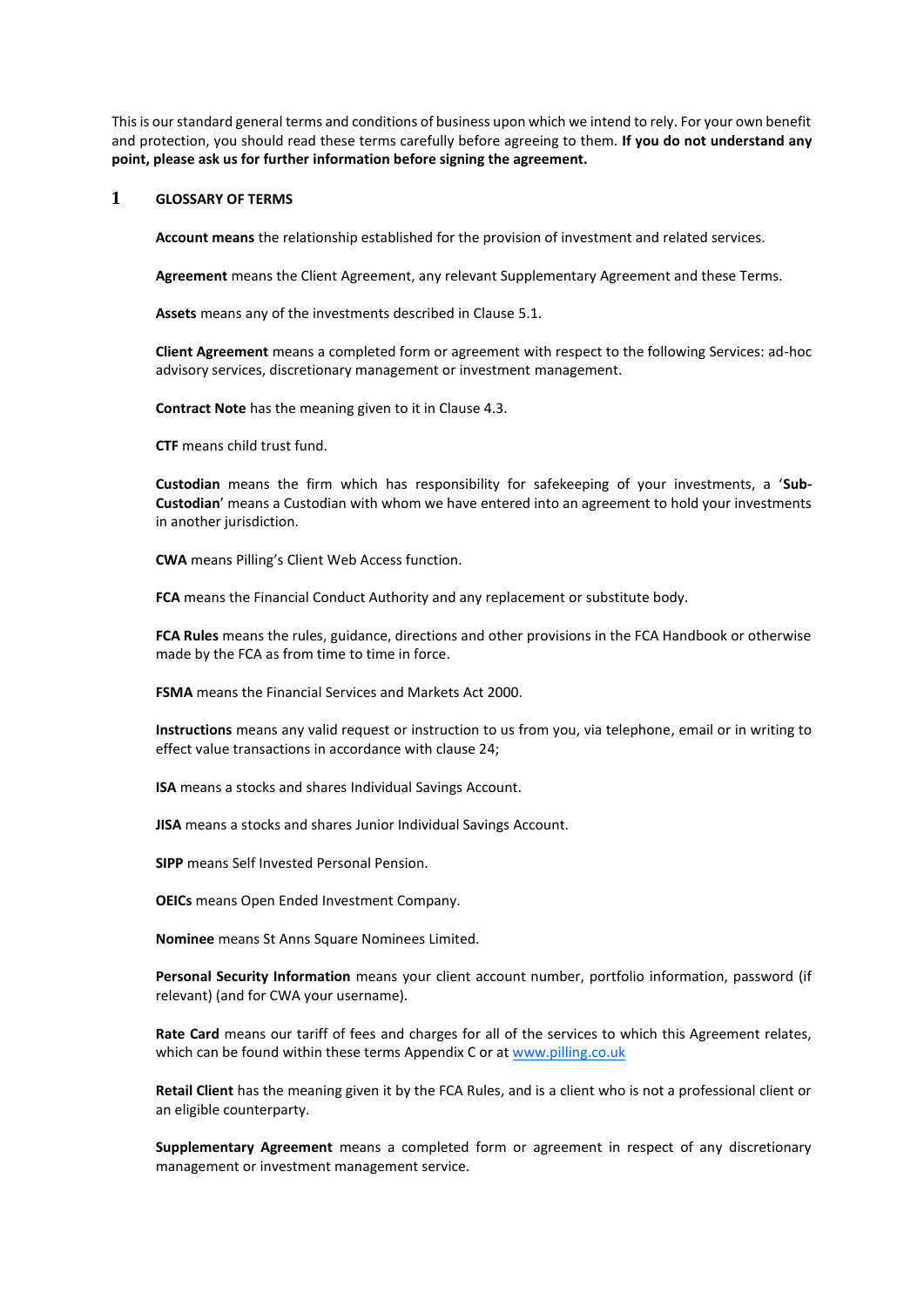**Terms** means these terms and conditions together with our best execution and conflicts of interest policies (as from time to time amended, updated or supplemented) and relevant product specific terms and conditions.

**Valid Authority** means a grant of authority to a third party to act on your behalf. Authority can be given to third parties through the Client Agreement or third party authority form.

**We, us** and **our** means Pilling *&* Co Stockbrokers Ltd (**Pilling** *&* **Co**).

## <span id="page-3-0"></span>**2 COMMENCEMENT**

- 2.1 This document sets out our general terms and conditions of business and comes into force on the date that you open an Account with Pilling *&* Co.
- 2.2 For ISAs, JISA's, CTF's, SIPP's, Nominee accounts and managed products you should also read the terms and conditions specific to that account in the relevant brochures which have been sent to you and can also be found on our websit[e www.pilling.co.uk.](http://www.pilling.co.uk/)
- 2.3 If you are unsure about anything contained in this document or have any questions please contact your usual adviser at Pilling *&* Co or speak to our Compliance Officer (please see Section [28](#page-20-0) "*Communications and Notices*").
- 2.4 If you require additional services, as described further in clause [5,](#page-4-0) such as ad hoc advice, Investment Management or Discretionary Management, you must complete the relevant sections in the **Client Agreement**.
- 2.5 These Terms are in English language, and are governed by the laws of England and Wales. Any disputes between us will be subject to the jurisdiction of the English courts.

# <span id="page-3-1"></span>**3 ABOUT US**

- 3.1 Pilling *&* Co is authorised and regulated by the Financial Conduct Authority No 652114. The Financial Conduct Authority can be contacted at 25 The North Colonnade, London E14 5HS.
- 3.2 We are registered in England & Wales with company number 9220456, and a member of the London Stock Exchange and the Personal Investment Management and Financial Advice Association (PIMFA) .

## <span id="page-3-2"></span>**4 OUR CHARGES AND NOTIFICATION OF TRANSACTION DETAILS**

#### **Our fees and charges**

- 4.1 You can find our **fees and charges** for all of our services on our **Rate Card**, which is included with these Terms at appendix C. It can also be read or downloaded at [www.pilling.co.uk.](http://www.pilling.co.uk/) The Rate Card forms part of the contract between you and us. You should check our website regularly, as we may update our Rate Card from time to time.
- 4.2 In addition to our charges you must also pay any applicable:
	- (a) value added tax;
	- (b) government stamp duty;
	- (c) stamp duty reserve tax; and
	- (d) any other charges levied by exchanges, clearing houses or other authorised bodies that may be relevant to transactions which we execute, or other activity carried out pursuant to these Terms, on your behalf.
- <span id="page-3-3"></span>4.3 **Where we have an ongoing relationship with you during the year we will also provide you with appropriate information in relation to the costs and charges you have incurred.**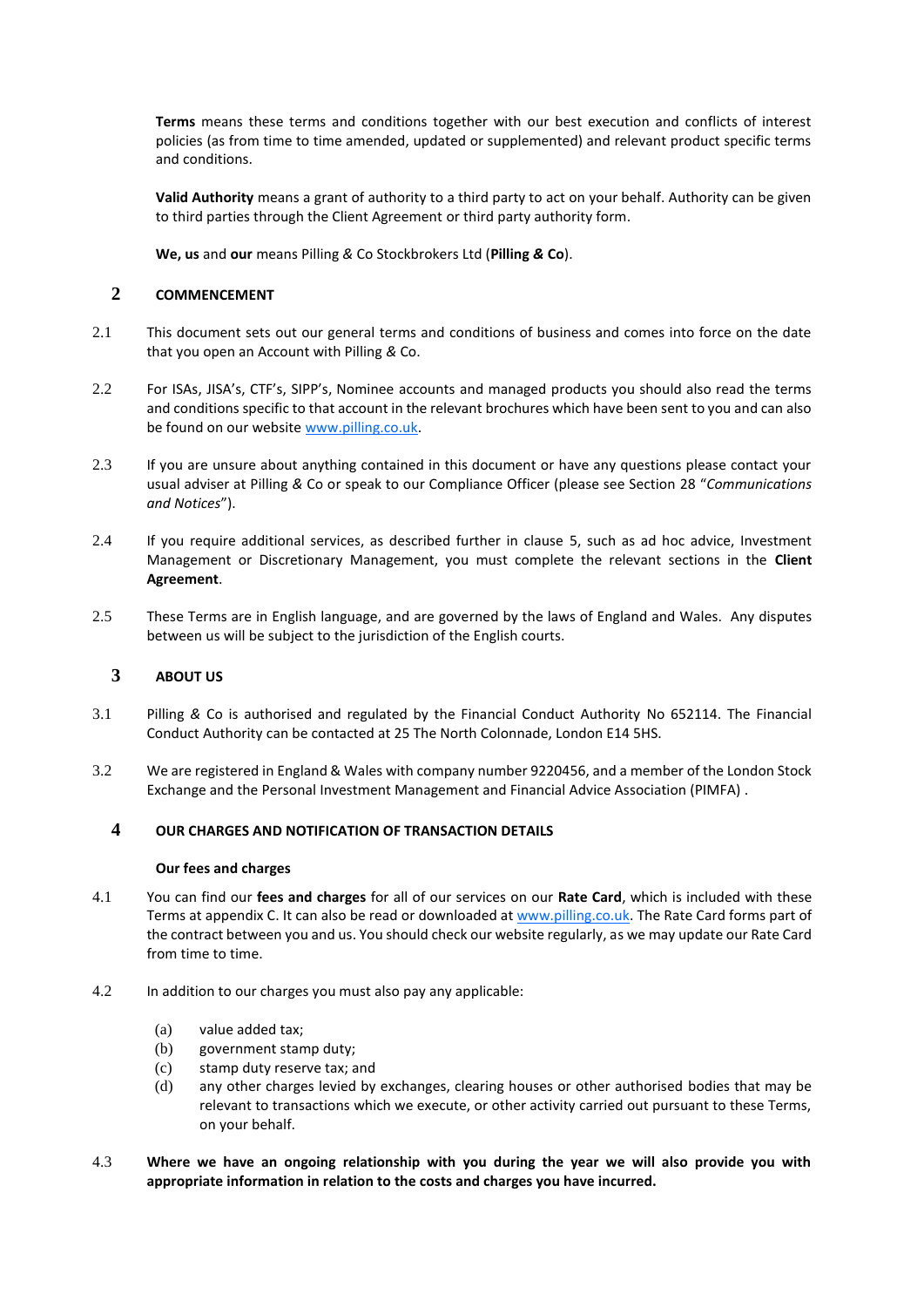- 4.4 You will pay all charges in the manner and by the date stated in a note (the Contract Note) or advice which we will distribute to you by post, CWA or email, within one business day after each transaction is executed unless delayed by events outside of our control. **Please contact us immediately if the details of the transaction(s) and charges do not match your records.**
- 4.5 In some circumstances, charges due to us (or agents used by us) plus any additional charges as described above may be deducted from funds held by us on your behalf without advance notification (see Section [22](#page-14-0) **"***Default Remedies***"** and individual product brochures).
- 4.6 We may change the charges applicable to any of the services which we provide to you under this Agreement or introduce new charges, in accordance with Section 34.
- 4.7 We may have arrangements in place to facilitate payments of commission to associated companies or other third parties, or receive remuneration from them in respect of transactions carried out on your behalf. Details of any such remuneration or non-monetary benefit will be provided to you before the provision of the relevant service. Where the amount of such remuneration cannot be ascertained the method for calculating will be provided.

Such remuneration will only be paid or accepted when it is designed to enhance the service to you and does not impair our duty to act in your best interests, or where it is necessary for the conclusion of an investment service, such as a custody or settlement fee.

- 4.8 We may receive minor non-monetary benefits from associated companies or other third parties, for example generic investment information, training courses or seminars and de minimis value hospitality. These benefits may not be disclosed to you.
- 4.9 Settlement payments should be made to the following account:

HSBC Bank Sort Code: 40-05-30 Account Number: 83692450 Pilling *&* Co Stockbrokers Ltd Client Money Account Reference: Please use your Pilling & Co Client Account Number

# <span id="page-4-0"></span>**5 OUR SERVICES**

- <span id="page-4-1"></span>5.1 We provide investment management, discretionary management, ad-hoc advisory (all subject to the completion of our Client Agreement) and execution-only dealing services (together with related research, valuation, safe custody, cash deposit facilities, ISAs, JISA's, CTF's, SIPPs, and Nominee administration) in the following:
	- (a) shares in UK and non-UK companies;
	- (b) debenture stock, loan stock, bonds, notes, certificates of deposit, commercial paper or other debt instruments, including government, public agency, municipal and corporate issues;
	- (c) depositary receipts or other types of instrument relating to investments falling within (a), (b) or (e);
	- (d) unit trusts, OEICs, mutual funds, insurance bonds, pensions, life assurance and similar schemes in the United Kingdom or elsewhere; and
	- (e) covered warrants (securitised derivatives), warrants to subscribe for investment falling within (a) or (b) above and Options on investments falling within (a) or (b) above or in financial market indices (provided the related transaction has no contingent liability), subject to you completing an application form (available on request) to help us assess whether complex products of this nature are appropriate for you.
- 5.2 Please read or download our full service brochure from our website at [www.pilling.co.uk](http://www.pilling.co.uk/) for up to date details of all our services, products and charges.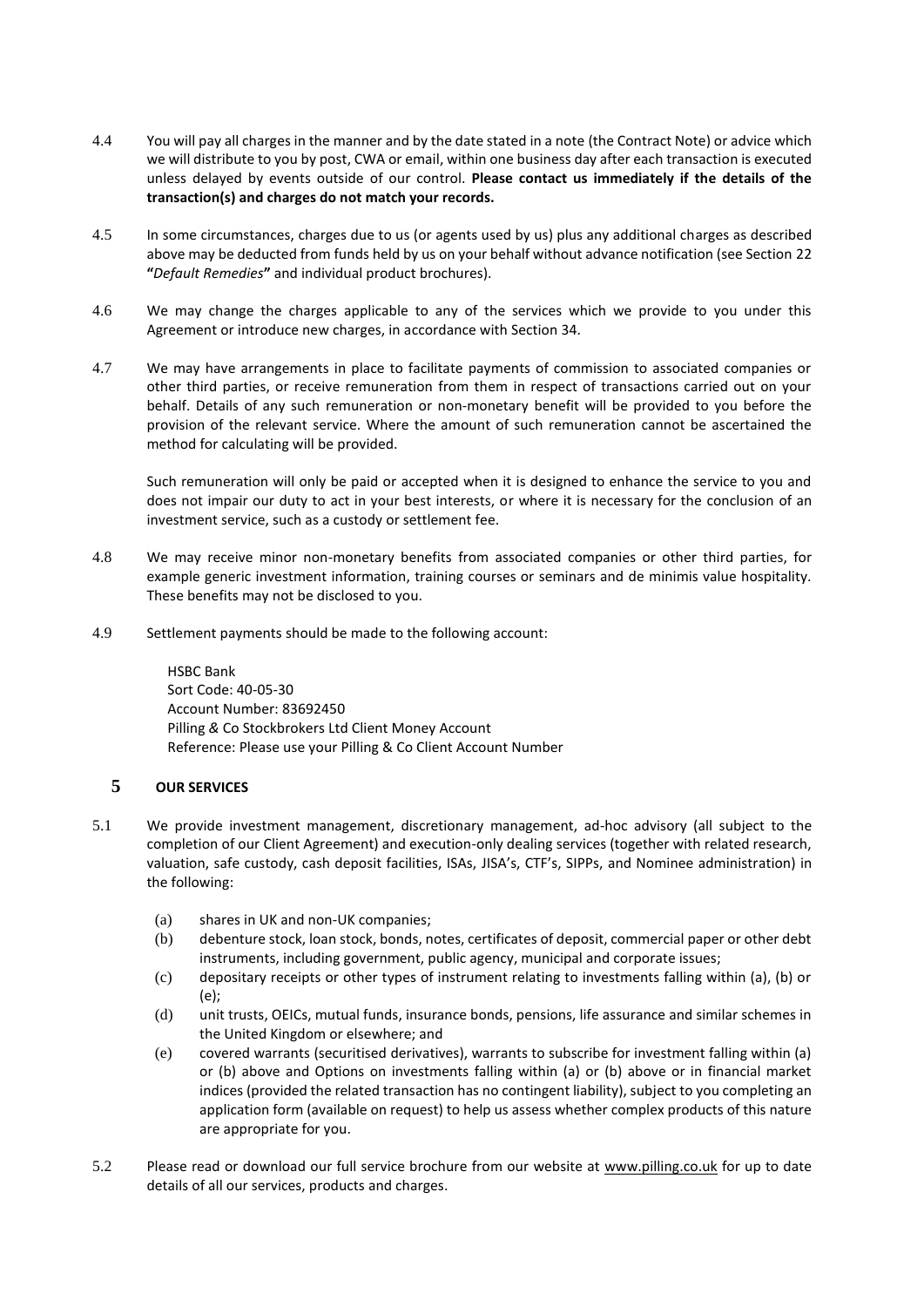- 5.3 Please note our advice is restricted as we do not advise on life policies and certain pension products.
- 5.4 Any advice we give on investments in **packaged products** such as unit trusts, OEICs, securities within investment trusts and structured capital-at-risk products will not be tied to any particular product provider.
- 5.5 In all of our dealings with you we will comply with the FCA Rules and the rules of any exchange on which transactions are executed by us.

## <span id="page-5-0"></span>**6 EXECUTION ONLY: HOW TO EXECUTE TRANSACTIONS**

- 6.1 You can instruct us to place deals via the telephone, email, fax or in writing. In all cases, we will use our best endeavours to execute your order. A telephone order is likely to be executed by us the soonest.
- 6.2 For telephone instructions ring 0161 832 6581. Lines are open 8am-5.15pm Monday to Friday. Please note that the market closes at 4.30pm, instructions received after this time will be placed the next working day.
- 6.3 When you place your order via the telephone, our dealing team will ask you to confirm the details of the order before we place it. Your confirmation will be your agreement for us to place the order.
- 6.4 Fax instructions should be sent to 0161 832 0815. Lines are open 24 hours but your faxed instruction will only be acted upon during normal office and market hours (see clause 6.2)
- 6.5 Email instructions should be sent to [stockbrokers@pilling.co.uk.](mailto:stockbrokers@pilling.co.uk) Instructions will only be acted upon during normal office and market hours. (see clause 6.2). Instructions to place deals sent by email may not be dealt in line with our best execution policy (see appendix A), we will not be liable for any resulting losses.
- 6.6 Postal instructions should be sent to our main office address (see section *28 "communications and notices"*) and will be acted upon as soon as possible following receipt.
- 6.7 We will only accept instructions from authorised third parties where a Valid Authority is in place.

# <span id="page-5-1"></span>**7 CLIENT CLASSIFICATION**

- 7.1 Under the FCA Rules, we will classify you as a Retail Client and will act in your best interests at all times.
- 7.2 As a Retail Client, you have the right to request to be treated as an Elective Professional Client either generally or in respect of a particular service, transaction or product but this would result in a lower level of regulatory protection.
- 7.3 Should you wish to be treated as an Elective Professional Client please send us a request in writing or by email. We will consider any requests received on a case by case basis against the criteria set out in FCA Rules and we reserve the right to decline your request.
- 7.4 If we accept your request we will inform you of the protections you will lose as a result of re-classification and the scope of that re-classification.
- 7.5 If following such a request, you are classified as an Elective Professional Client; you must keep us informed of any change in your circumstances that could affect your classification.

## <span id="page-5-2"></span>**8 YOUR INVESTMENT OBJECTIVES (for non 'execution-only' accounts)**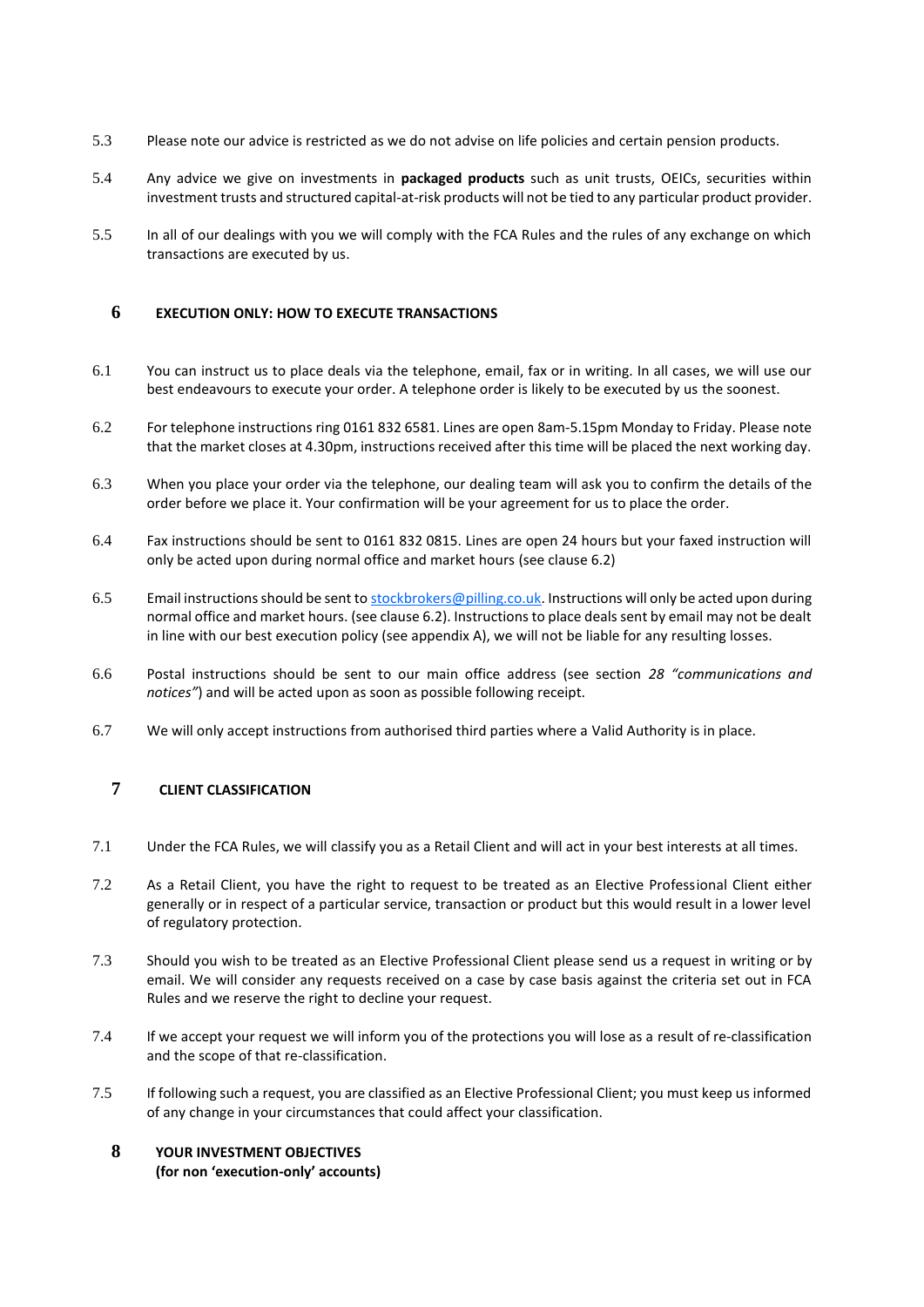- 8.1 Unless otherwise notified in writing, we will assume that your investment objectives and the level of risk you are prepared to accept are as set out by you in the Client Investment Questionnaire section of the Client Agreement or in any Client Investment Questionnaire Update (please see our general investment risk guide in the Client Agreement).
- 8.2 If any of your circumstances change you should inform us as soon as possible.
- 8.3 **If you do not provide sufficient or up to date information about your personal circumstances and investment objectives we will not be able to provide you with suitable investment advice.**
- 8.4 If we provide you with adhoc advice on investments we will not monitor the quality or ongoing suitability of this advice.
- 8.5 Where a personal recommendation is provided to you under a "distance contract" you consent to receiving a suitability report after the conclusion of the transaction. Upon your request we agree to delay the transaction in order that you may receive the suitability report in advance (in accordance with section 28 "*communications and notices*").

## <span id="page-6-0"></span>**9 RESTRICTIONS ON TYPES OF INVESTMENTS (for non 'execution-only' accounts)**

- 9.1 If you wish to restrict the type of investment or market on which you want to transact you must either:
	- (a) inform us of the restriction or;
	- (b) state that there are no restrictions,

using the Client Investment Questionnaire or any Client Investment Questionnaire Update.

- 9.2 We will endeavour to meet restrictions when purchasing equities or fixed interest securities on your behalf, however due to the nature of collective investments we cannot guarantee that all underlying stocks and/or investment strategies employed by the fund manager will meet your restrictions at all times.
- 9.3 If you do not
	- (a) inform us of the restriction or;
	- (b) state that there are no restrictions,

we may recommend any investment which we have reasonable grounds to believe are suitable for you.

- 9.4 Please note, that we are required by the FCA to obtain information about your investment objectives, financial resources and personal background, as necessary, to ensure the suitability and quality of our investment advice.
- 9.5 You must also inform us when these circumstances change and we will seek to update this information regularly.
- 9.6 **If we do not have the necessary up to date information we may be unable to provide the service you require.**

## <span id="page-6-1"></span>**10 EXECUTION ONLY ARRANGEMENTS**

- 10.1 Please note that where we provide execution-only services we will not:
	- (a) assess suitability in respect of any transactions that you wish to undertake;
	- (b) advise you about the suitability or merits of a particular transaction; or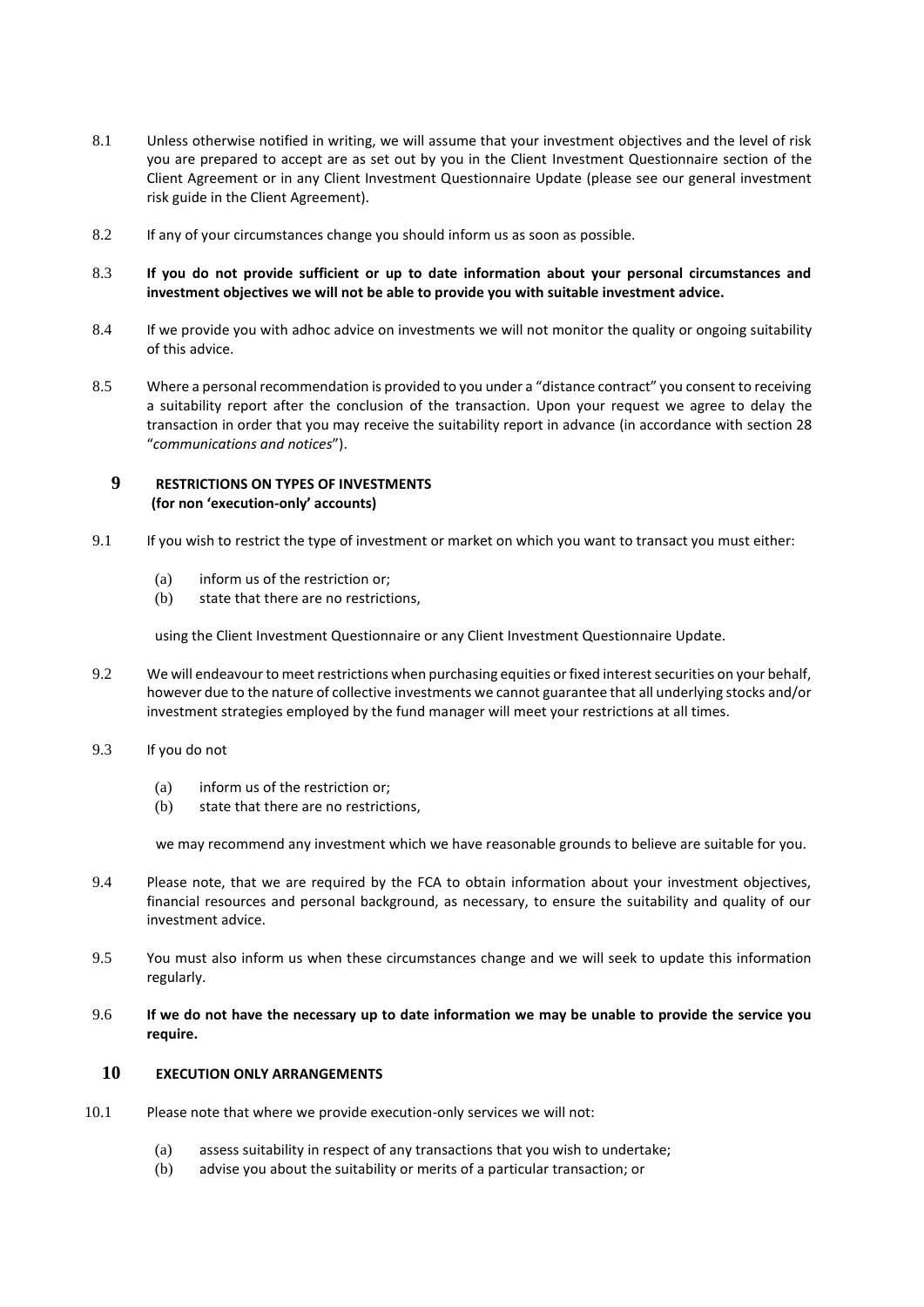(c) provide any commentary (other than a factual market commentary),

regardless of any information you have provided to us.

- 10.2 You are not permitted to short sell (sell any investments which you do not hold).
- 10.3 **If you have any doubt about whether an investment is suitable for you, please speak to a financial adviser.**

## <span id="page-7-0"></span>**11 CONFLICTS OF INTEREST**

- 11.1 We have a conflicts of interest policy which is regularly reviewed by management. As a stockbroking firm with no links or ties to other firms there are few potential conflicts of interest. Additionally, as a firm we do not deal for ourselves. We act as agent to all transactions. We will always act in your best interests when carrying out any execution-only transaction, or providing any other service set out in these Terms.
- 11.2 Our full conflicts of interest policy can be found at the end of these terms in Appendix B.
- 11.3 From time to time, Pilling representatives may hold 'inside information' in relation to certain investments. For legal reasons, this information cannot be shared with you in any circumstance.
- 11.4 Our conflicts policy is kept under regular review and we will inform you about any material changes to it using the methods described in Section [28](#page-20-0) "*Communications and Notices*". You may request a copy of our conflicts policy by contacting us by any method set out in Section [28.](#page-20-0)

## <span id="page-7-1"></span>**12 YOUR UNDERSTANDING OF RISK**

12.1 Before entering into a contract to buy an investment product you are advised to consider carefully the risks that may attach to that particular investment, as well as the risks inherent in investment business in general. Any recommendations described below are subject to it being deemed suitable.

#### 12.2 **The value of your investments and the income arising from them may decrease as well as increase**.

You are not certain to make a profit every time you make an investment. Some companies fare badly and you may never get back the full amount of your investment and you may lose all of your money.

#### 12.3 **Past performance is no indicator of future performance.**

#### 12.4 **Investment Trusts have the ability to borrow money and to invest in other Investment Trusts that have the ability to borrow money.**

As a result of this net asset values and share prices could be subject to significant volatility.

## 12.5 **A security could be subject to fluctuations in value that are disproportionate to the underlying investments.**

**We will not be held liable for any loss you may incur arising from any delay or change in market conditions which are outside our control, before such transactions are executed.** We always use our best endeavours to affect your transaction in a timely manner in line with our timely execution policy.

### 12.6 **We will not be responsible for the taxation consequences of any transaction nor will we be liable for taxation charges arising for any reason.**

12.7 **We may recommend to you or deal for you in circumstances in which the relevant security is not traded on a recognised investment exchange or regulated market.**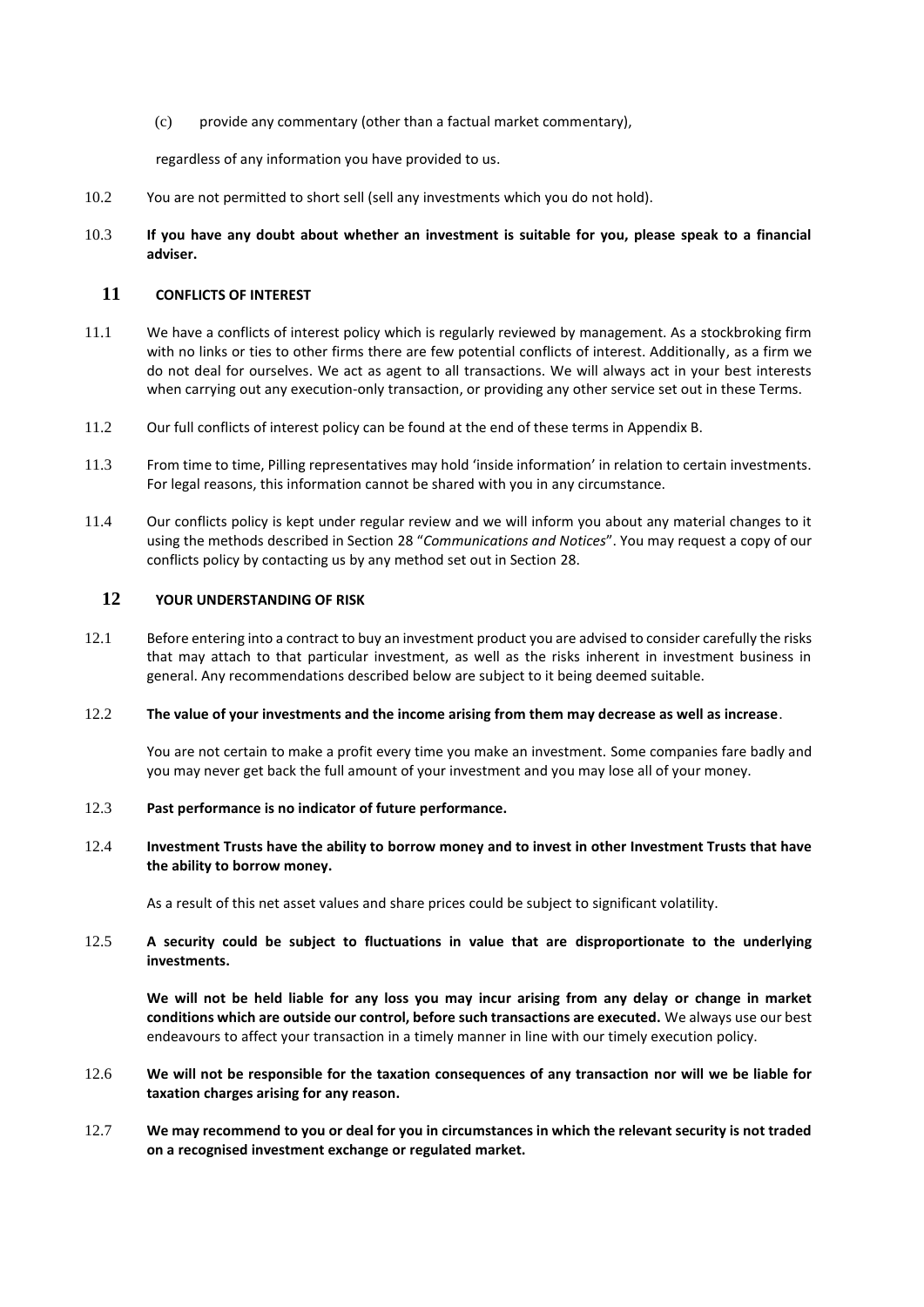Your legal rights and consumer protection may be limited, especially if the market is overseas.

## 12.8 **We may recommend to you or enter transactions on your behalf in non-readily realisable (illiquid) investments.**

These are investments in which the market is limited or could become so. They can be difficult to deal in and sometimes it is difficult to assess what would be a proper market price for them. If we hold a position in such investments ourselves we will inform you before transacting your order.

## 12.9 **We may recommend to you or enter transactions on your behalf in smaller traded companies, sometimes known as "penny shares".**

There is an extra risk of losing money when dealing in shares of smaller companies. There is usually a big difference in the buying price and selling price of these shares. If they have to be sold immediately you may get back much less than you paid for them.

#### 12.10 **Complex products**

We will only arrange for the execution of transactions in complex products where it is appropriate for us to do so. We will require you to complete an application form to trade products which we consider to be complex, to assist us in assessing appropriateness. Structured products will generally be considered to be complex. You should not deal in such products unless you fully understand the nature and level of risk.

If you wish to deal in complex securities, you must complete an application form (available on request) which helps us to assess whether complex products of this nature are appropriate for you.

#### 12.11 **We may recommend to you or deal for you in investments that are, or may have been, subject to the process of stabilisation** (subject to completion of a client agreement).

*Stabilisation enables the market price of a security to be maintained artificially during the period when a new issue of securities is sold to the public. Stabilisation may affect not only the price of the new issue but also the price of other securities relating to it. The FCA allows stabilisation in order to help counter the fact that, when a new issue comes onto the market for the first time, the price can sometimes drop for a time before buyers are found.* 

*Stabilisation is carried out by a "stabilisation manager" (normally the firm chiefly responsible for bringing a new issue to market). As long as the stabilising manager follows a strict set of rules, he is entitled to buy back securities that were previously sold to investors or allotted to institutions which have decided not to keep them. The effect of this may be to keep the price at a higher level than it would otherwise be during the period of stabilisation. The Stabilisation Rules limit the period when a stabilising manager may stabilise a new issue; fix the price at which he may stabilise in the case of shares and warrants but not bonds; require him to disclose that he may be stabilising but not that he is actually doing so.* 

*The fact that a new issue or a related security is being stabilised therefore should not be taken as any indication of the level of interest from investors, nor of the price at which they are prepared to buy the securities.* 

- 12.12 **We may commit you to underwriting or similar obligations in connection with a new issue, rights issue, takeover or similar transaction in which we and / or an associated company have been involved as a sponsor, financial adviser, underwriter, lending bank or some other capacity.**
- 12.13 **We may offer advice on investments relating to units in unregulated collective investment schemes**  (subject to your written consent).
- 12.14 **Changes** in **the rates of exchange between currencies may cause your investment and any income from it to fluctuate in value.**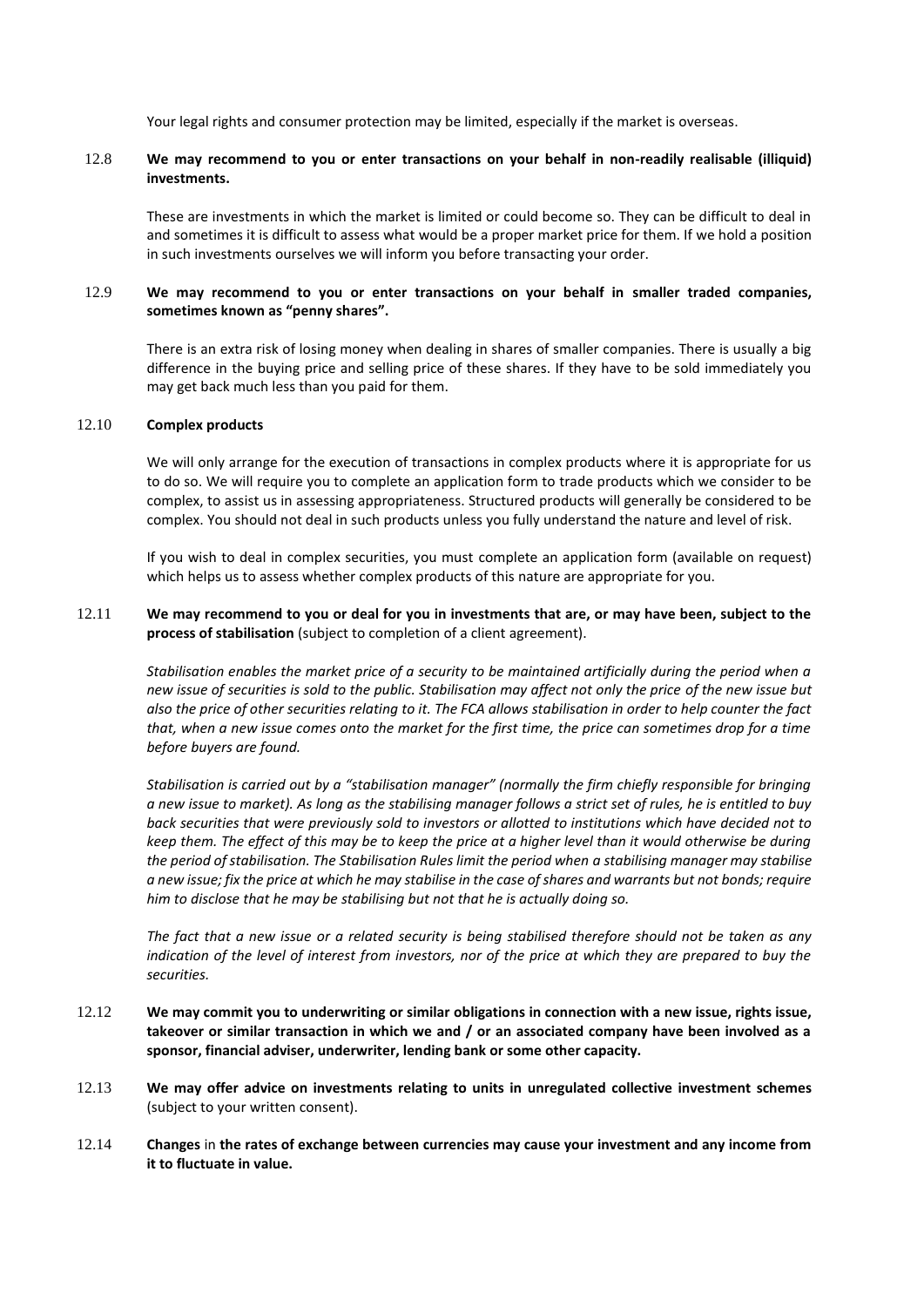### <span id="page-9-0"></span>**13 AGGREGATION AND ALLOCATION OF ORDERS**

#### 13.1 Aggregation

We may combine your order with orders of other customers if we reasonably believe that we will obtain a more favourable price than if your order had been executed separately. However, on occasion aggregation may result in you obtaining a less favourable price.

13.2 Allocation

We will always allocate orders which have been aggregated to our private clients within one business day of completing the transaction, or as soon as it is reasonably practical to do so.

When deciding how to allocate an aggregated order we will not give unfair preference to any client or group of clients.

#### <span id="page-9-1"></span>**14 BEST EXECUTION POLICY**

- 14.1 We will take all reasonable steps to execute orders on your behalf on terms that are the most favourable at the time the order is executed.
- 14.2 Our best execution policy can be found at the end of these terms, at Appendix A.
- 14.3 **Please note that any specific dealing instruction from you may prevent us from taking the steps within this policy to obtain the best possible result for you.**
- 14.4 We do not act as principal to any trade. Therefore, when trades are negotiated with other market participants we are acting as your agent.

## <span id="page-9-2"></span>**15 YOUR RIGHT TO CANCEL**

- 15.1 Your right to cancel applies in two circumstances:
	- (a) first, in respect of the overall agreements between you and us; and
	- (b) secondly, in respect of each individual transaction executed under this Agreement.

#### **Cancellation will not result in the unwinding of transactions effected before or during the cancellation period (as set out below).**

#### 15.2 Cancellation of the overall agreement between you and us

- (a) By signing an application form, you agree to be bound by this Agreement and by either depositing cash or stock with us or giving investment instructions to us, you will be deemed to request that we start performing our duties under this Agreement.
- (b) You may cancel this Agreement at any time within the cancellation period by giving written notice to our registered address, please refer to Sectio[n 28](#page-20-0) "*Communications and Notices*".
- (c) The cancellation period for "distance contracts" and non "distance contracts" in this section is the period beginning on the date that the contract is concluded or, if later, the date that you receive this Agreement and ending 14 calendar days later. You confirm that we may provide our services to you during this period.
- (d) Regardless of whether your contract was concluded by distance means, (for example by post or over the phone) or non-distance means, we will charge you costs in accordance with our Rate Card for the services we provide up to the cancellation date.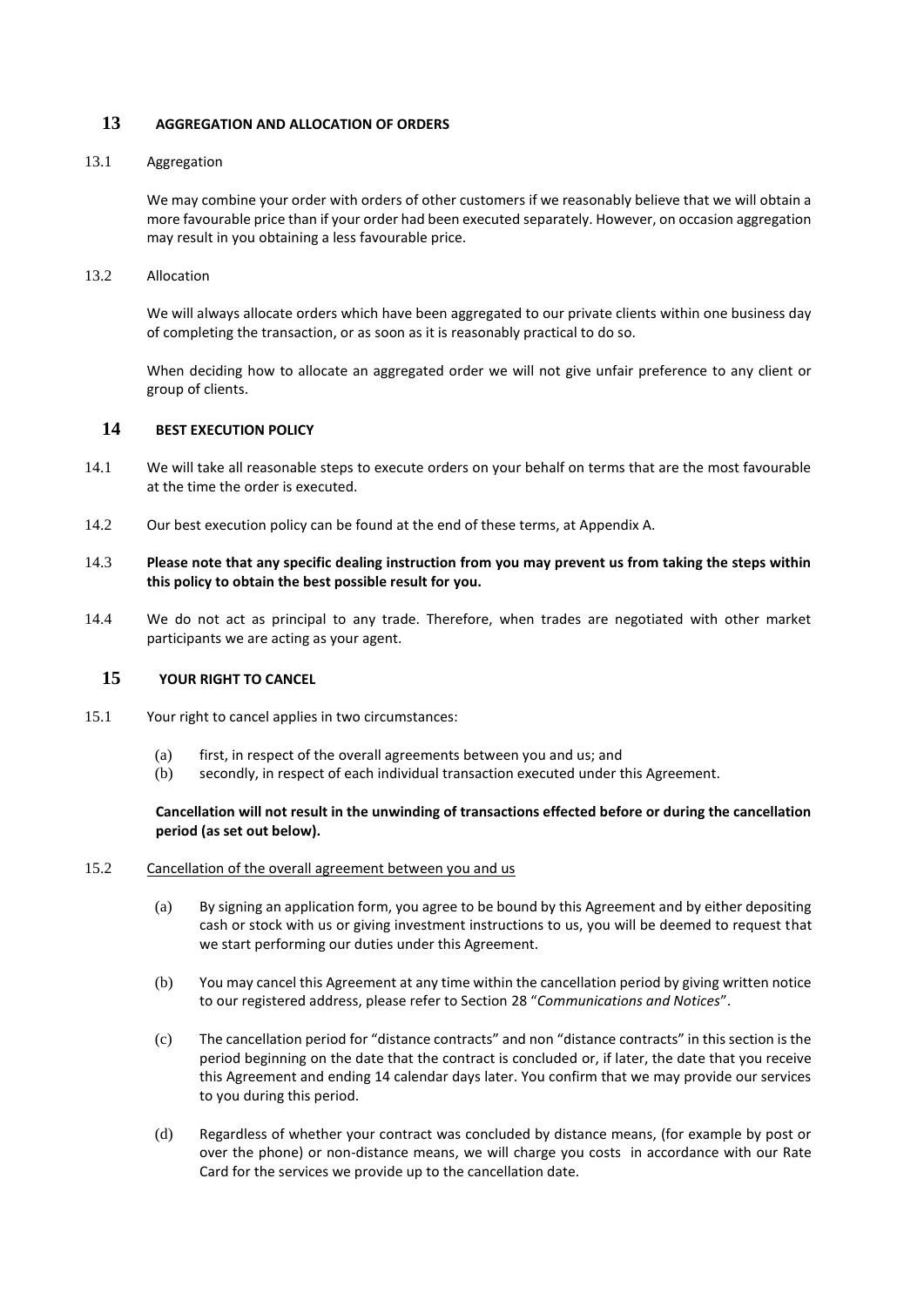- (e) On cancellation:
	- (i) all assets held for you by us will be returned to you;
	- (ii) we will no longer execute transactions for you or provide any other services that are subject to this Agreement;
	- (iii) if no investment transactions have been made on your behalf before cancellation, all the money received from you will be returned to you within the repayment period in full plus any interest you may be entitled to, subject to our charges set out in our Rate Card.
- (f) Your rights under this section are different to the rights in Section [16](#page-10-0) "*Termination*" and vary depending on whether:
	- (i) the contract is a "distance contract" (a contract concluded between us without us both being physically present together, i.e. it is conducted through the use of distance communication such as telephone or post);
	- (ii) advice was given by us; and
	- (iii) this Agreement relates to buying a unit in a regulated collective investment scheme (including if bought within a wrapper) or opening or transferring an ISA.

#### <span id="page-10-1"></span>15.3 Cancellation of individual transactions executed under this Agreement

- (a) If the contract is a "distance contract" you will be entitled to cancel within the cancellation period **unless**:
	- (i) the price depends on fluctuations in the financial market place outside our control, irrespective of whether the transaction has reached its settlement date or not; and
	- (ii) the performance of the contract has been fully completed at your request before you give notice of cancellation.
- (b) The cancellation period in this section [15.3](#page-10-1) is 14 days from date that you receive your Contract Note.
- (c) You will not be charged by us for the cancellation but you will be charged for the services we have provided and you may incur a shortfall in the amount you invested if prices move against you.

The shortfall will be calculated as the difference between market prices:

- (i) on the date on which the investment was made; and
- (ii) on the date that your cancellation notice is received by us.
- 15.4 We will charge you for services we have provided to you during and after the cancellation period. No specific charge will be levied specifically for cancellation or withdrawal.
- 15.5 You may cancel any Instruction, in accordance with this Section [15,](#page-9-2) by telephoning us (and completing relevant security procedures), sending us a secure email or by informing us in writing. Please note that if you cancel an Instruction by email, the cancellation may be delayed whilst additional security checks are undertaken. Please refer to Section [28](#page-20-0) "*Communications and Notices*".

# <span id="page-10-0"></span>**16 TERMINATION**

- 16.1 This Agreement may be terminated by:
	- (a) you, at any time, by sending us written notice which will take effect from the date it is received by us; or
	- (b) us, at any time, by sending you written notice which will specify the date on which termination will take place.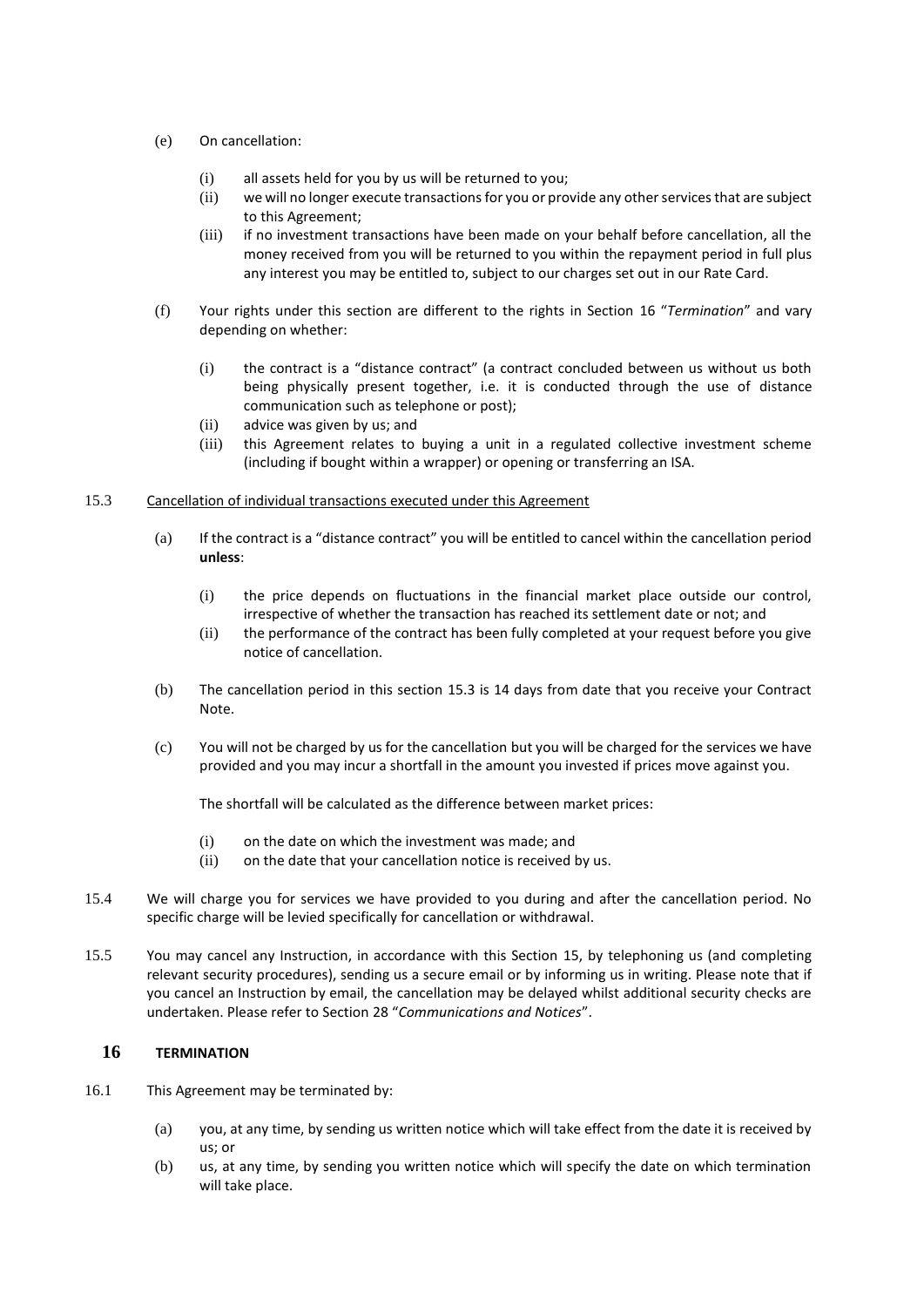- 16.2 If you terminate this Agreement, we are entitled to charge a 'transfer-out' fee as set out in our Rate Card.
- 16.3 Termination will not affect completion of any outstanding order or transaction permitted under this Agreement which may have arisen prior to the effective date of termination.
- 16.4 **If you terminate this Agreement, we are entitled to receive from you all commissions, fees, costs, charges and expenses accrued or incurred up to the date of termination, including any additional expenses or losses reasonably incurred in the termination process**. This may include any charges incurred in arranging for the transfer of your investments either to you or to your new investment adviser.

#### <span id="page-11-0"></span>**17 YOUR MONEY**

- 17.1 We can only deal with your money in accordance with the FCA client money rules which, amongst other things, require us to ensure that your funds are clearly segregated from our own in special trust status accounts at banks which are approved by the FCA, and which are subject to an annual risk assessment by us, to ensure that your client money is protected (**Approved Banks**).
- 17.2 Your money will be held by an Approved Bank in a pooled account with other clients' money and will not therefore be separately designated with your name*.* If the Approved Bank fails and is unable to repay all of its creditors, which includes you and our other clients, you will share proportionately with other creditors in the remaining proceeds. In this situation you may be able to make a claim under the Financial Services Compensation Scheme (please see Section 9 "C*omplaints Procedure and Compensation*" for more information).
- 17.3 Your client money may be held in client money bank accounts with notice periods of not more than 95 days provided that we comply with certain conditions under the FCA rules. This means that there is a risk that your money may not be readily available for withdrawal on demand, particularly in the unlikely event of an unprecedented and extreme increase in client withdrawals at the same time. However, we endeavour to manage the risk through a thorough periodic review of our cash flows and liquidity and ensuring we have adequate client money to meet your requirements.

**Where an Approved Bank is situated outside the United Kingdom, your money will still be held as 'client money'. However, you should be aware that client money held in such banks may not be protected as effectively as if held in banks in the UK. Additionally, any funds held with an Approved Bank outside the United Kingdom would not be covered by the Financial Services Compensation Scheme.**

The legal and regulatory regime applying to banks in overseas jurisdictions will be different from that operating in the UK. In the event of failure of a bank overseas your money may be treated in a different manner from that which would apply in the UK.

- 17.4 If you purchase non UK company shares that cannot be held by a UK custodian any dividends or interest paid from the company may be first held in a bank account outside of the UK.
- 17.5 We may cease to treat your money as client money and release it from our client bank accounts in the event:
	- (a) we are unable to contact you;
	- (b) there has been no movement on your balance for at least six years (notwithstanding any payments or receipts of charges, interest or similar items); and
	- (c) we have taken all reasonable steps to trace you to return the balance,

we will make and retain records and return such funds upon request to you at any time thereafter.

17.6 You agree that we may transfer the money we held for you in accordance with this section to a third party in the context of the transfer of our business to that third party. In such circumstances, the money will be held by that third party in accordance with rules made by the FCA.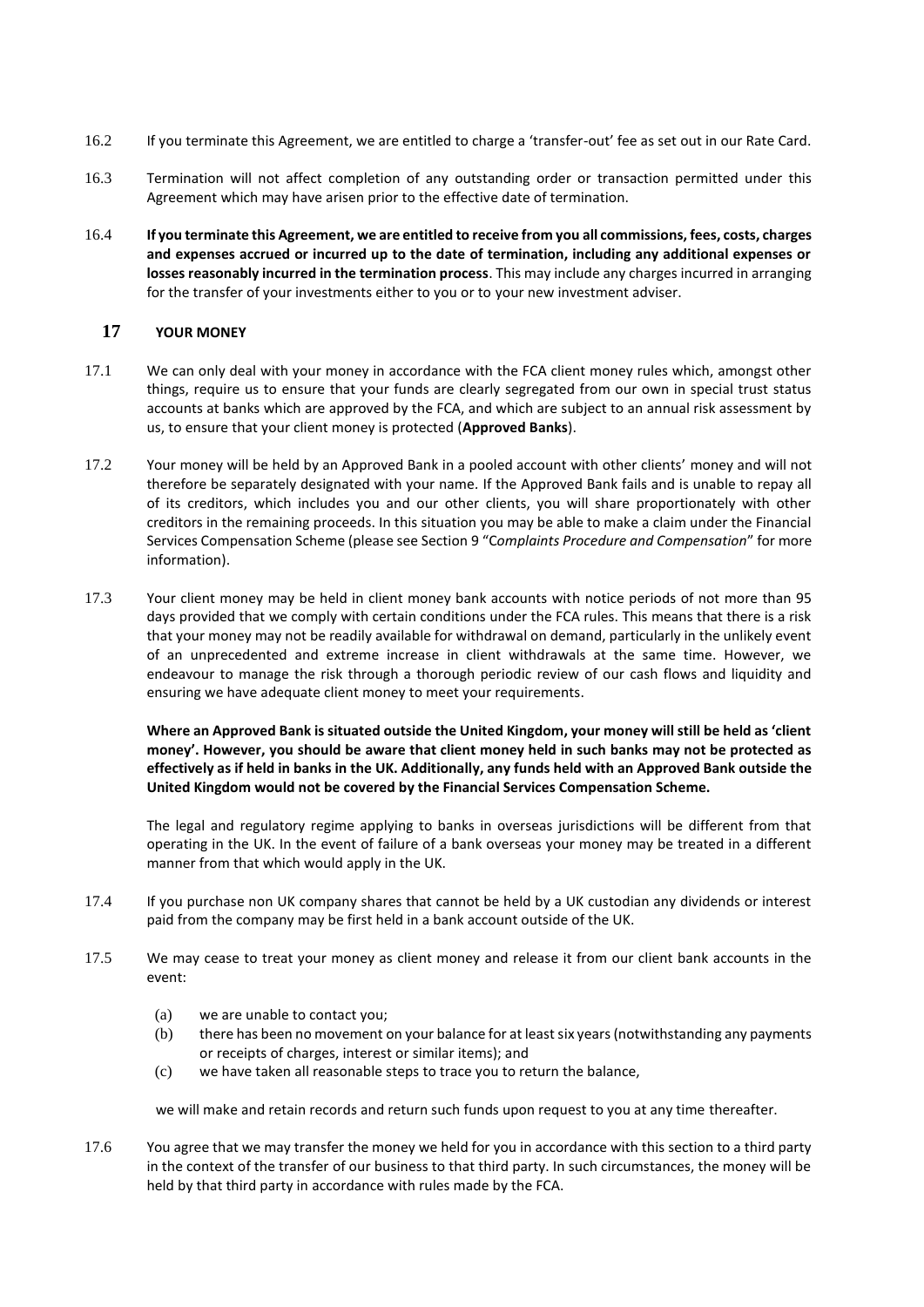- 17.7 Any cash held in your Account(s) will be returned to you upon receipt of your instructions, our preferred method of payment is via the Bankers' Automated Clearing Services (BACS) system to your nominated bank account. Alternatively we will send cheque(s) to you but we reserve the right to make an administration charge in accordance with our rate card. (*see Appendix C)*
- 17.8 We will pay interest on cash in your Account, on a tiered rate set by Pilling & Co. Please get in touch with us if you would like further information on these at any point in time. Amounts of less than £1 will not be credited to your Account.

## <span id="page-12-0"></span>**18 YOUR ASSETS**

- 18.1 We will register your UK investments in the name of St. Anns Square Nominees Limited. Overseas investments will be registered in the name of local Sub-Custodians in the relevant jurisdiction. You should be aware that where we deposit your investments in non-UK jurisdictions, your rights and protections may be reduced.
- 18.2 We will comply with the FCA's client assets rules at all times.
- 18.3 Any overseas investments may be registered or recorded in the name of an eligible Custodian, in the name of our nominee company or in our name in one or more jurisdictions outside the United Kingdom where, due to the legal requirements or the nature of market practice in the jurisdiction(s) concerned, it is in your best interests to do so or it is not feasible to do otherwise.
- 18.4 As a consequence of this, your investments may be held in an omnibus account and may not be segregated from investments belonging to us/the third party Custodian. in the event of our default or the default of the Custodian these investments may not be protected and may be at risk from the Custodian's creditors.
- 18.5 Where your investments are held in an omnibus account, there is a risk that:
	- (a) your assets could be withdrawn to meet other clients' obligations;
	- (b) the account balance does not reconcile with the balance that we or the third party is required to hold; and
	- (c) you may share in any shortfall and may not therefore receive your full entitlement of investments.

We perform due diligence on all sub-custodians which we use in other markets, to help ensure that your assets are properly protected and, where possible direct Sub-Custodian's to hold your investments separately to their own assets or ours.

Investments belonging to you which are held overseas may be subject to different settlement, legal and regulatory requirements from those which apply within the United Kingdom or European Economic Area (EEA), which may affect your rights. There may also be different practices for the separate identification of safe custody investments. Therefore, should a default occur on the part of the person in whose name the investments are registered or recorded, your protection may be less than it would be if the investments were held in the UK.

- 18.6 Where we enter into agreements with Sub-Custodians, we may be liable for their acts or omissions. For example, in some jurisdictions we have a contractual obligation to cover any losses which our Sub-Custodian may incur in acting on our written instructions with respect to client investments, except where such losses arise as a result of the Sub-Custodian's fraud, wilful misconduct or gross negligence.
- 18.7 Where we use Sub-Custodians, you should be aware that such Custodians (including Depositaries) may have a security interest, such as a charge over your investments. If any fees due to the Sub-Custodian are unpaid (or we otherwise breach our obligations to the Sub-Custodian) with them, the Sub-Custodian may exercise their rights over your investments.
- 18.8 In some jurisdictions national law may not recognise or give effect to our attempts to separately identify your investments from our assets or those belonging to the Sub-Custodian. In such a case: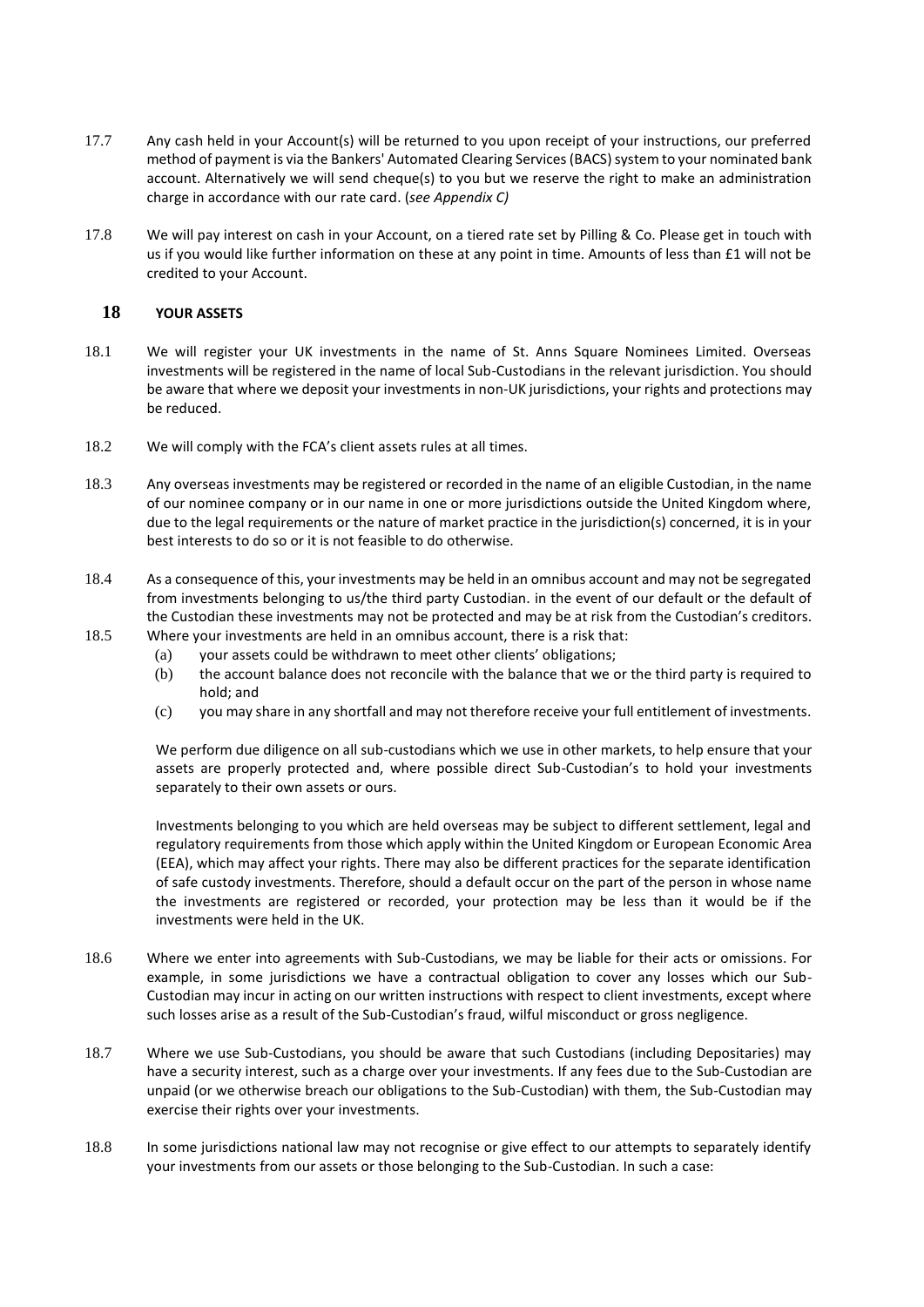(i) your investments could be used to meet the Sub-Custodian's general obligations on its insolvency; (ii) your investments could be used to meet our general obligations on our insolvency; (iii) the Sub-Custodian could challenge your rights to any investments; and (iv) you may share in any shortfall and may not therefore receive your full entitlement of investments.

# <span id="page-13-0"></span>**19 ASSIGNMENT**

- 19.1 You may not transfer or assign any of your rights or obligations under this Agreement.
- 19.2 We may transfer our rights under this Agreement to a third party without your specific consent provided that we reasonably consider that i) the transfer will not materially prejudice your rights under this Agreement and ii) we have given you written notice 30 days prior to the date of transfer and you have not given notice terminating the Client Agreement prior to the date of transfer.
- 19.3 Where the transfer referred to above involves the transfer of your money, we may do so if one of the following applies:
	- (a) we receive your specific consent or instructions at the time of the transfer of our business; or
	- (b) the money relates to the part of the business we are transferring and we have required the transferee to return your money to you at your request and one of the following conditions applies:
		- (i) the money transferred will be held for you by the transferee in accordance with the client money rules; or
		- (ii) if your money will not be held in accordance with the client money rules we have exercised all due skill, care and diligence in assessing whether the recipient will apply adequate measures to protect your money; or
	- (c) the amount being transferred is equal to or less than £25 (or such sum as is determined by the FCA), if this is the case it may be transferred without either of a) or b) applying and will be held in accordance with the client money rules or otherwise with the same manner of treatment.
- 19.4 If we are unable to give you advance notice as set out above, we will notify you no later than seven days after the transfer has taken place. Such notice will set out:
	- (a) whether your money will be transferred in accordance with the client money rules and if not, how the money transferred will be held by the transferee;
	- (b) the extent to which your money will be protected under a compensation scheme; and
	- (c) that you may opt to have your money returned to you as soon as practicable.

## <span id="page-13-1"></span>**20 INTEREST PAYABLE TO YOU**

- 20.1 Money that is:
	- (a) not due for settlement of an investment transaction; and
	- (b) we are holding for you at an Approved Bank (sometimes referred to as "free money"),

shall accrue **gross** interest at a rate determined by us.

20.2 Any interest properly due will be credited to your Account with us on a quarterly basis. Please note we do not credit interest amounts of less than £1.00. Our current rates are always available on request and can be found on our website.

# <span id="page-13-2"></span>**21 SETTLEMENT OF TRANSACTIONS AND AMOUNTS DUE**

21.1 Unless otherwise agreed, you are required to settle all your Instructions with us on the date notified to you on a Contract Note which you should receive two business days after the transaction (see Section [4](#page-3-2) "*Our Charges and Notification of Transaction Details*"). No other demand or advice of payment will be issued to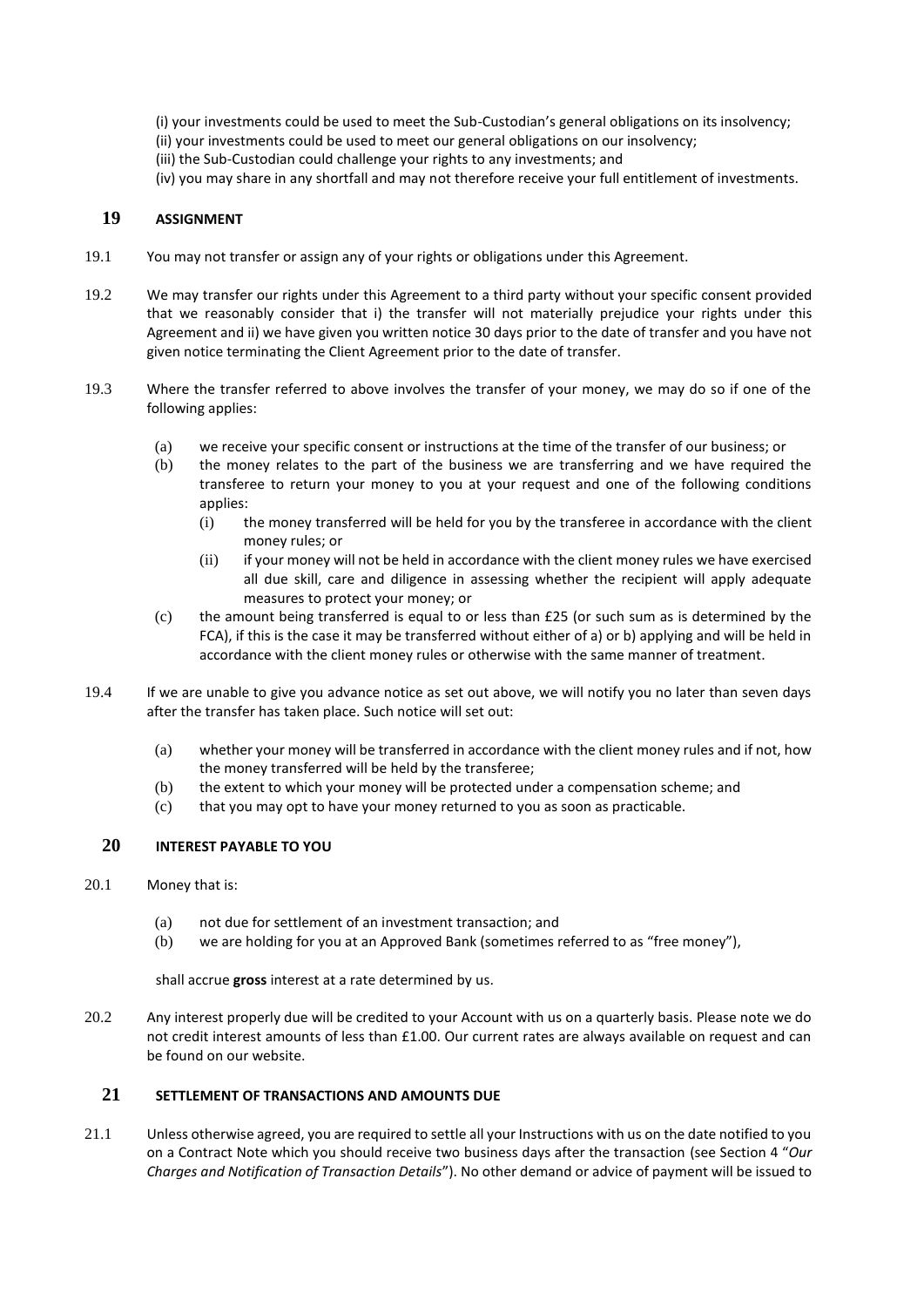you. Statements of account will be available for half yearly and distributed by post, unless you have 'Client Web Access', in which case current statements and positions are available daily online.

- 21.2 The settlement date is determined in accordance with the prevailing Stock Exchange Rolling Settlement standard terms. **These currently require that each transaction is settled individually within two business days of dealing**. Failure to comply with this may result in us passing on any fines or additional costs imposed on us and claim any of your assets held or controlled by us on your behalf in satisfaction of amounts due (see Section [22](#page-14-0) "*Default Remedies*").
- 21.3 The rules of the Stock Exchange allow us to arrange special non-standard settlement terms. Such arrangements are negotiable on a deal-by-deal basis and the terms will be notified to you on a Contract Note. An example would be when selling a certificated holding, it may be necessary to trade on a five day settlement (T+5). The result of this is that we may not be able to achieve the best market price.
- 21.4 The settlement date stated on the Contract Note is the day on which we as your agent are required to transfer cleared funds or share certificates to the exchange or clearing system processing your transaction. **You must therefore ensure that cleared funds and certificates reach us well before this date to enable us to comply with the delivery deadlines.**
- 21.5 Netting off purchases against sales is not permitted unless the stock has been delivered in good order and is for the same settlement date.
- 21.6 If the transaction relies on a third party we may not be able to issue the Contract Note to you until after we have received confirmation from that third party.
- 21.7 Where an order is executed in tranches, we may supply you with information about the price of each tranche or the average price. If the average price is provided, we will supply information about the price of each tranche upon request.
- 21.8 A transaction that has been executed in a currency which is not sterling, unless we agree otherwise the transaction, will be converted into sterling using the current exchange rate which will be disclosed on your Contract Note.

# <span id="page-14-0"></span>**22 DEFAULT REMEDIES**

- 22.1 In the event of your failure to make any payment or to deliver any securities due to us (or to agents used by us) we reserve the right to keep any funds, securities or other assets due to you and to offset your liability against these funds or investments. If you fail to make any payment, when due we will have a right to use the proceeds of sale of your investments held by us, to reduce or repay any amounts you owe on other Accounts you hold with us.
- 22.2 If we do decide to use this right, we will tell you why, and when it has been done. In doing so, we may (and you authorise us to) convert to sterling at the prevailing market rate of exchange any balance that is in a currency other than sterling, and in doing so we will have no liability to you.
- 22.3 If you have more than one Account with us, we reserve the right to set off the debit on one Account against the investments on any other Account you hold with us.

## 22.4 **Please take note that we reserve the following rights to keep or make deductions from amounts which we owe you or are holding for you:**

- (a) payment for sale transactions will not be made until we are in a position to deliver the investment to the purchaser and receive payment ourselves.
- (b) we will deduct, from payments due to you, any dividends or interest claimed against us that are due to the purchaser arising from a sale made by you.
- (c) we will keep amounts due to us in respect of fees, commissions, fines, interest or any other debts owed by you to us.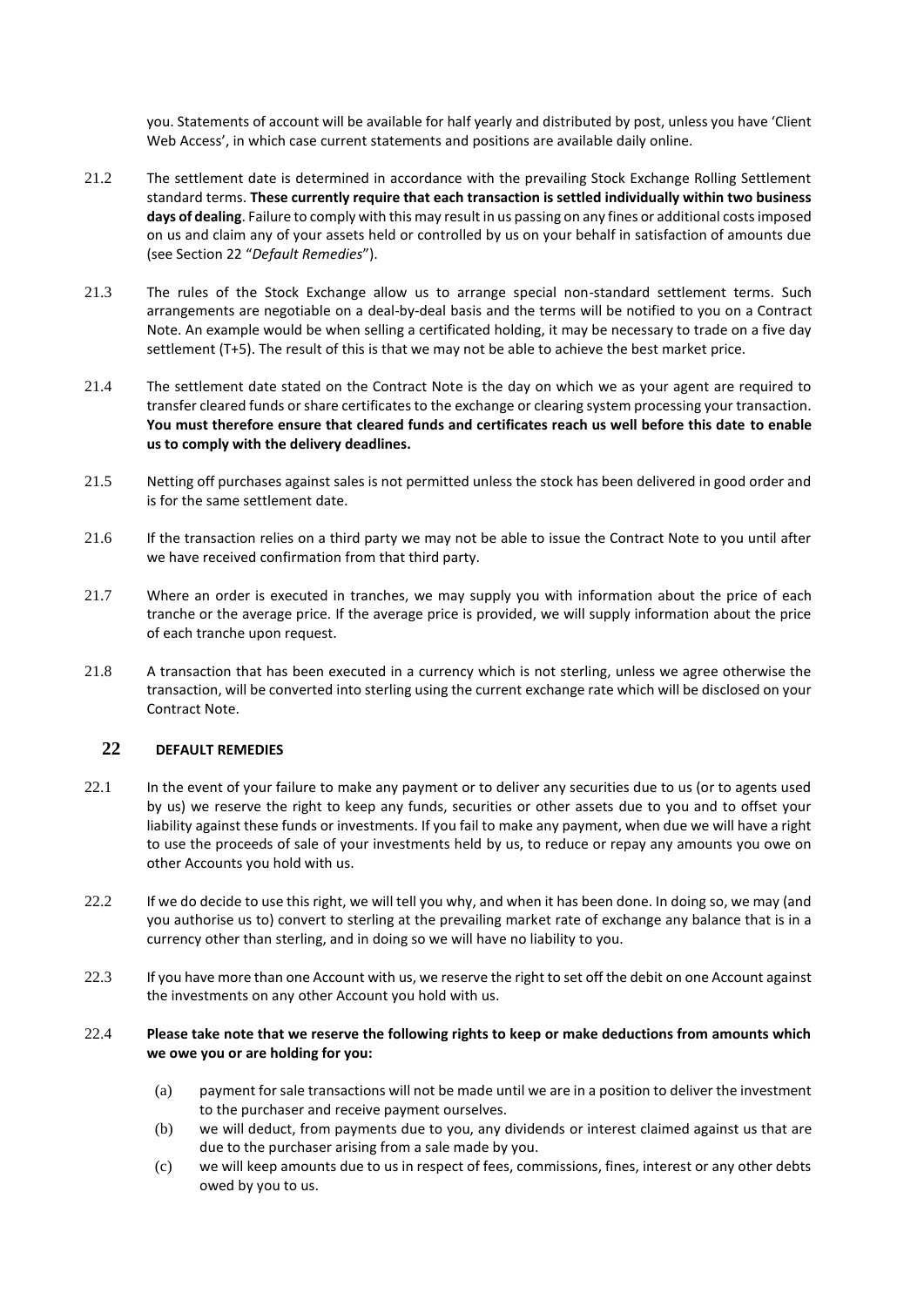## 22.5 **Please take note that we reserve the following rights to sell or realise any investment which we are holding (or entitled to receive) on your behalf (subject to the expiry of any statutory period) in order to meet any liabilities you may have incurred to us:**

- (a) our right to sell any such investment will arise immediately if you fail to pay any amount due to us and we are then entitled to sell or dispose of all or any part of such investment (whether these are investments in respect of which the default arises or any other investments for the time being held by us or which we are entitled to receive on your behalf)*.*
- (b) we will not be liable to you in respect of any loss arising nor in respect of any choice made by us in selecting the investments to be sold (unless arising out of our gross negligence). We will apply the proceeds of sale (net of costs) in or towards meeting your liabilities to us and will account to you for the balance.
- (c) in the event that such proceeds are insufficient to cover the whole of your liabilities to us, you remain liable for the balance.
- (d) we are entitled, without further reference to you, to buy any investment in the market to close any short position created by you and then, sell or dispose of any other investments held by us or which we are entitled to receive on your behalf to satisfy in whole or in part the sums due on settlement of any such purchase and its associated costs.
- (e) we will not be responsible for advising you about the investment merits of any transactions effected by us pursuant to this section which in all cases will be treated as **execution only** deals.

## 22.6 **Please take note that if you fail to pay us in full any amount in pounds sterling (£) when due to us you will be charged interest on the day-to-day balance outstanding as follows:**

- **(a)** interest will be charged if we do not receive cleared funds on or before the settlement day to cover the net cost of any security you have bought, including commission and charges but less the proceeds of sales made for settlement the same day.
- **(b)** interest will be charged if you fail to deliver certificates for securities you have sold on or before the settlement day and we are required, under the rules of any exchange or clearing house, ourselves to purchase the same securities to deliver to the market.
- **(c)** interest will also be charged if you sell securities in order to cover the cost of purchases for settlement on the same day but fail to deliver the certificates for the sales in time for us to obtain the proceeds from the market to pay for the purchases.
- (d) the rate of interest applied will be the HSBC bank's base rate plus 2% per annum.
- (e) such interest will be debited to your Account and compounded daily commencing from the close of business on the date the amount was due until cleared funds are received by us.
- (f) such amounts will be shown on the statement of account sent to you at the end of each calendar month.

# <span id="page-15-0"></span>**23 CUSTODY OF YOUR INVESTMENTS**

- 23.1 Your investments will be registered:
	- (a) in the name of our nominee company, St Anns Square Nominees Limited (**SASNL**), where possible; or
	- (b) in your own name, by request,

please note some stocks can only be held electronically and therefore cannot be registered in an individual's name.

- 23.2 Stock held by SASNL will:
	- (a) be held to our order within CREST, the Stock Exchange's paperless settlement system; or
	- (b) held in certificated form, where (a) is not possible, at our offices or with an overseas nominee / custodian approved by us (and subject to an annual risk assessment in accordance with FCA Rules),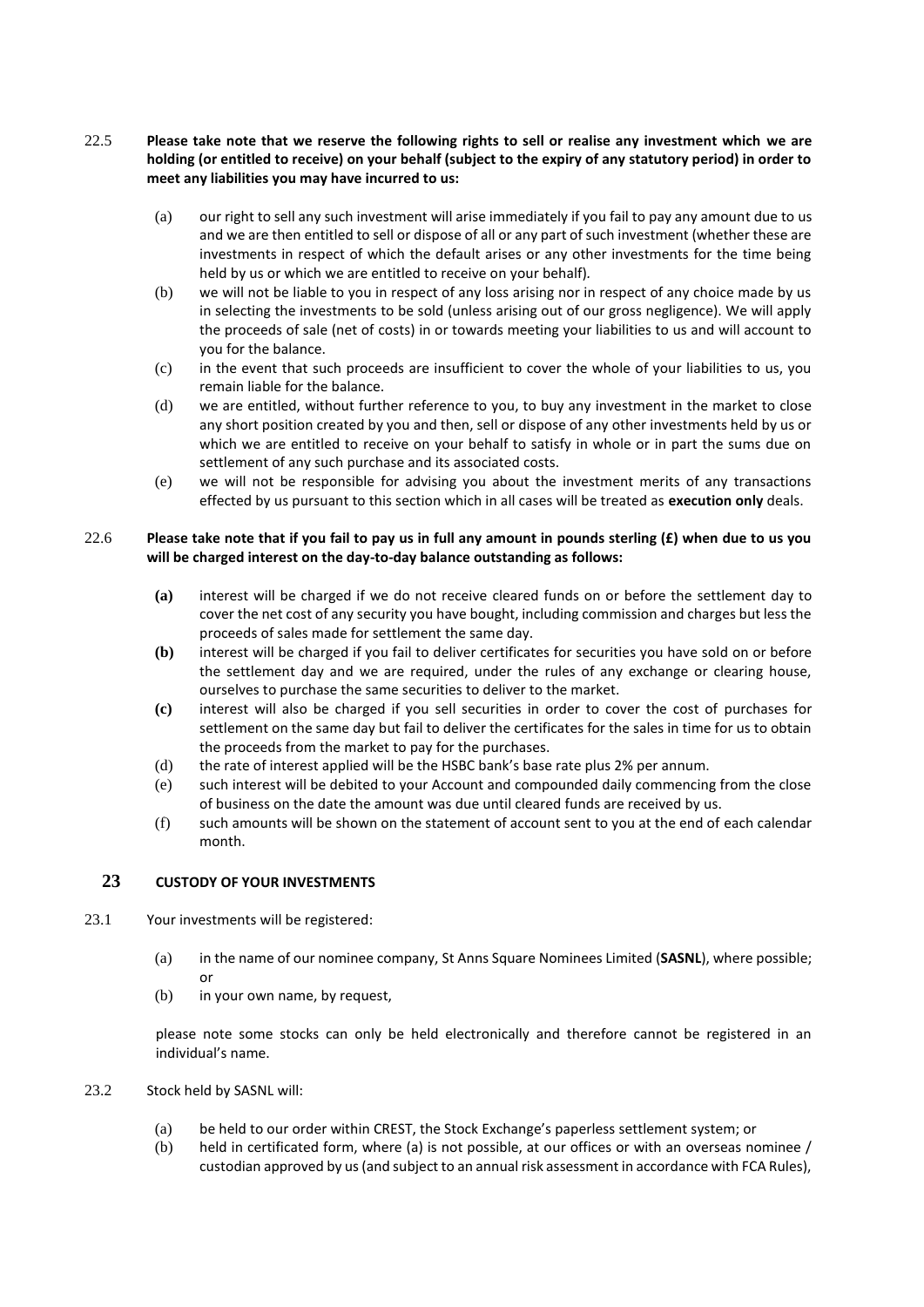in these cases stock maybe held in the name of Pilling *&* Co A/C Client.

#### 23.3 **If you would like to make use of our nominee company please provide your consent to these arrangements by completing the appropriate application form.**

23.4 Generally, all CREST eligible stocks dealt through us will be held within the CREST system in a form that enables identical stocks, although registered in the name of SASNL, to be identified as being attributable to individual clients. However, there may be occasions when identical stocks are pooled together within CREST, or at another custodian, as one block under the title of SASNL only. These cannot then be attributable to any individual client. The only evidence of beneficial ownership will therefore be an electronic bookkeeping entry at Pilling *&* Co. You have the right to request in writing for your CREST investments to be held in an 'individual client segregation' account. We will levy a charge of £500 + vat per year for the additional administration involved, we reserve the right to review this charge or to reject your request. The main benefit of individual client segregation is that your investments are held in a separate account at CREST designated to you, which may lead to prompter distribution of your assets in the event of our failure.

#### **If the custodian fails and is unable to repay all of its creditors, which includes you and our other clients, any resulting shortfall will be shared in proportion to the original share of assets in the pool.**

- 23.5 Bearer or other non-registered investments are normally held as Pilling *&* Co "A/c Client" by one or more third parties such as banks, clearance systems and overseas agents. Where this is the case:
	- (a) we will issue to you details of all investments held on your behalf by us or any other third party at least quarterly. You may request statements and valuations more frequently than this at a cost of £10 per statement.;
	- (b) documentation and entitlements in respect of own name stock held in safe custody will be sent to you by the relevant company at the address on their register;
	- (c) in the case of investments held in nominee accounts, we will account to you promptly for all dividends, interest payments and other rights and benefits accruing to you (unless otherwise directed by you in writing);
	- (d) if stock is in your own name we will not be responsible for taking up any rights, exercising any conversion or subscription rights, dealing with takeovers or other offers or capital reorganisations, exercising voting rights, exercising options, claiming or distributing shareholder perks, company reports or other shareholder communications;
	- (e) where your investments are held in the name of SASNL we will use our best endeavours to ascertain and execute your requirements regarding the above only if practical to do so but in any event we cannot be held liable for any loss or inconvenience if your response is too late for us to meet any deadlines; and
	- (f) where investments are pooled, entitlements are allocated on a "pro rata" basis and are rounded down to the nearest whole unit.

#### 23.6 **If you wish to have purchases registered in your own name and certificates sent to you, please provide registration details in the Client Agreement. Please note that you will be responsible for notifying the relevant company of any changes to these details (e.g. If you move house).**

You should be aware that our ability to comply with your request may be restricted by, for example, HMRC rules governing ISA, JISA, SIPP and CTF investments, and we may not be able to effect sales on your behalf at short notice if we do not have the certificates and signed transfer documents already in our possession. Please note the following:

- (a) custodians located outside UK regulatory jurisdiction may not provide the same level of protection as UK based firms. Overseas jurisdictions will have different settlement, legal and regulatory requirements and there may also be different practices for the separate identification of safe custody investments;
- (b) dividends on stock held overseas will initially be paid into the bank account of the custodian concerned before onward transmission to us. Please take note of the warning in the Section [17](#page-11-0)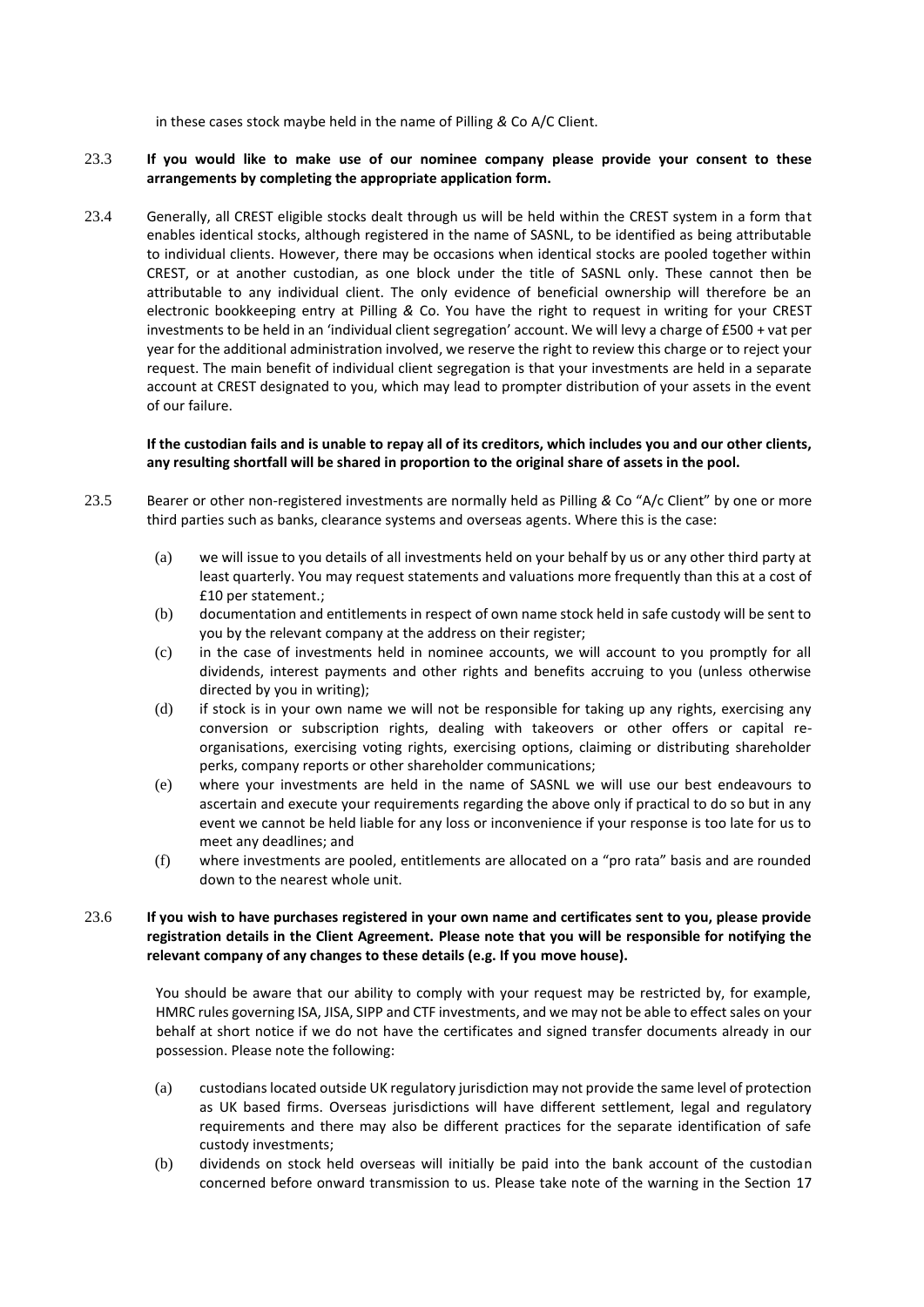"*Your Money*" regarding the effect of different legal and regulatory regimes applying to banks in overseas jurisdictions; and

- (c) where third parties or any other persons holding your investments in their own name or for the account of Pilling *&* Co (A/C Client) are not connected with us, we do not accept responsibility for their safe custody obligations.
- 23.7 SASNL is not separately authorised by the FCA. We recommend that you read the Nominee Services section of our Full Service Brochure for more details on the contractual relationship between Pilling *&* Co and SASNL and the additional independent insurance arrangements we maintain to protect your assets.
- 23.8 We will use reasonable endeavours to notify you of any notice of corporate action which requires a decision from you or will result in a material change to your holding. There may be instances when we are not notified of a corporate action by the company, its registrar, CREST or other third party data provider and as a result are unable to pass the details on to you. In such circumstances, we will not be liable to you for any loss suffered.
- 23.9 If, by the deadline set by us, you have insufficient cash in your account to execute your instructions for a corporate action, we may exclude your instructions Elections received in respect of corporate actions are deemed to be irrevocable and final. If we have not received a valid election from you by the relevant date, we will act in accordance with the default terms.
- 23.10 You will only be able to participate in corporate actions involving the issue of new shares where it is assessed as appropriate for retail investors. If we do not consider the issue to be appropriate for retail investors, we may not inform you of the issue or accept an election on your behalf.
- 23.11 Requests to attend or vote at company meetings (where the investment is in a UK company) should be made in writing and received at least 5 working days before the date of meeting. Where relevant, in relation to overseas investments we will not inform you of forthcoming meetings or agree to vote on your behalf unless you request for us to do so in writing. We reserve the right to reject such requests.

# <span id="page-17-0"></span>**24 INSTRUCTIONS**

- 24.1 Unless agreed otherwise in writing, we will act on any valid Instructions we reasonably believe came from you to enter transactions or deal with your assets.
- 24.2 An instruction is a valid Instruction for the purposes of this Agreement, if you complete the required security procedures and the Instruction is communicated by telephone, email or by post. Our security procedures may include personal data questions, using documents to verify your signature and contacting you by other means to verify your Instructions.
- <span id="page-17-1"></span>24.3 If you wish another person (friend or relative) or another firm (solicitor, accountant, financial adviser) to deal with us as your agent you must notify us in writing. Please use the appropriate section in the Client Agreement or a third party authority form (available on our website) to identify your representative and tell us of any restrictions concerning their authority to act on your behalf. **We will not be liable for any loss or inconvenience suffered by you if we act on any instruction, consent or information given to us by your appointed agent within the limits specified by you.**
- 24.4 We shall not be required to do any act or refrain from doing any act which would, in our opinion, infringe any applicable laws, regulations or guidelines we are subject to, including the rules and customs of any exchange on which your transactions are effected.
- 24.5 At all times we reserve the right to refuse to execute transactions for you or provide any of the services listed in our stockbroking services brochure if:
	- (a) we have good reason for thinking that you did not give us the instruction;
	- (b) the instruction is not clear, is incomplete or not in the required form;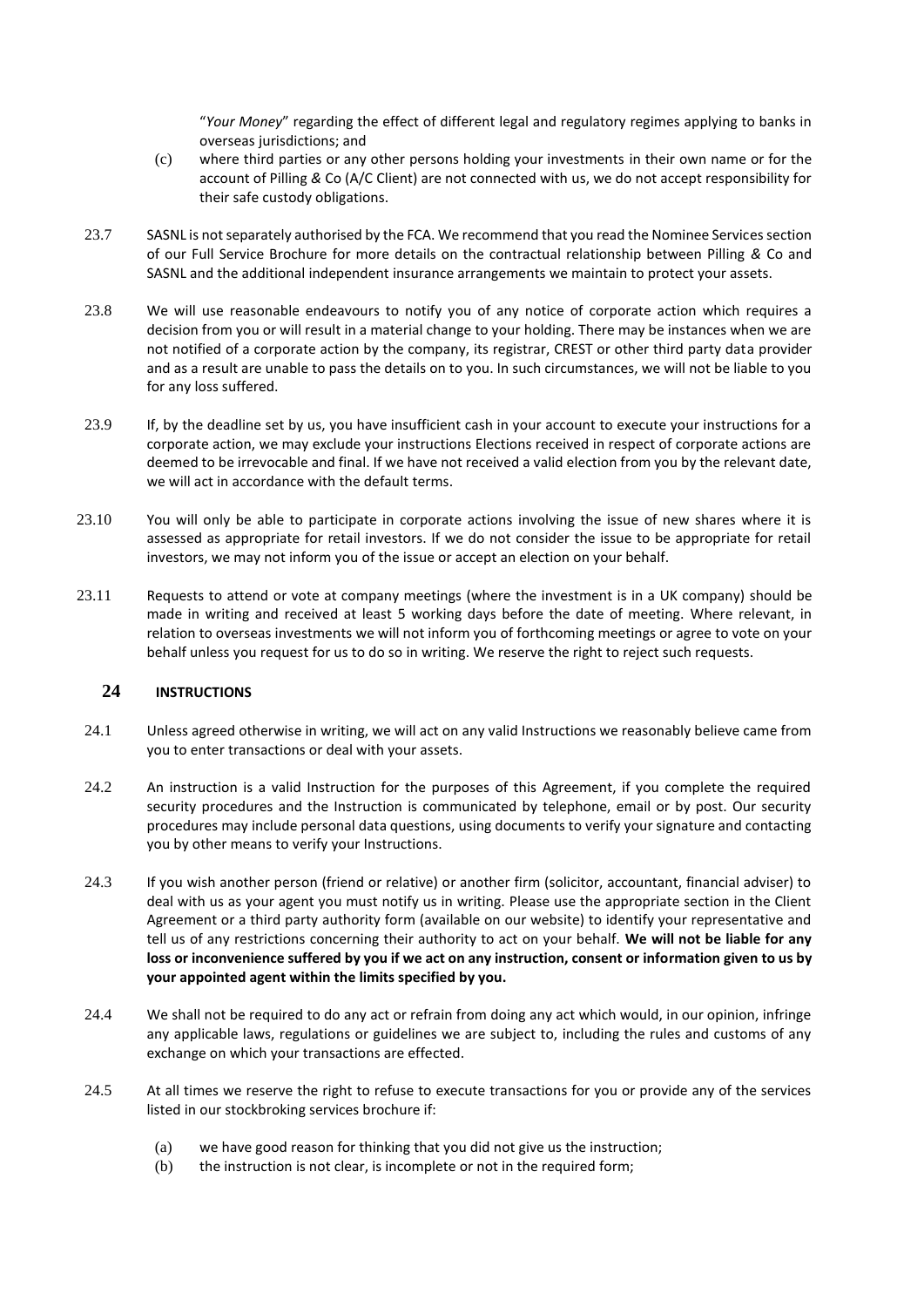- (c) we believe that by carrying out the instruction we might break a law, regulation, code or other duty which applies to us;
- (d) we reasonably suspect fraud or it is prudent in the interests of crime prevention or compliance with sanctions laws; or
- (e) we reasonably believe that carrying out the instruction may damage our reputation.
- 24.6 If you telephone us, and if permitted by law, we will tell you if a particular transaction has been refused, and the procedure for correcting any factual errors which may have led to the refusal.

## <span id="page-18-0"></span>**25 CLIENT WEB ACCESS (CWA)**

- 25.1 We may, subject to your agreement to the separate Terms and Conditions of CWA set out at [https://www.pillingcwa.co.uk](https://www.pillingcwa.co.uk/) make information about your Accounts available via our internet. If you use this facility you should read and understand the terms surrounding CWA.
- 25.2 Registering for CWA constitutes your agreement to receiving future correspondence such as statements, newsletters, Contract Notes and any other relevant publications by electronic means. You may request to receive correspondence in a printed version, we reserve the right to make a charge for this.

### **26 HOW WE USE YOUR DATA**

- 26.1 Any personal data provided by you or on your behalf will be processed in accordance with the General Data Protection Regulation (GDPR) and associated UK data protection laws. In order to provide you with products and services we need to gather personal and financial information about you; for example your name, date of birth, postal address, email address and telephone numbers.
- 26.2 We only process your personal data when there is a lawful basis to do so under the GDPR. In most instances, this will be on the basis that it is necessary for the performance of a contract you hold with us, or in order to take steps to enter into such a contract. However, we may also rely upon what are known as the 'legitimate interests' and 'legal obligation' bases in certain circumstances, some of which are described in this section.
- 26.3 On occasion we may need to process 'special category' data, such as information about your racial or ethnic group, physical or mental health so that, for example, we can assess suitability of an investment. This will normally be on a 'legitimate interest', or 'legal obligation' basis, however we will not process such data unless we also have your separate and explicit consent, unless the data is manifestly in the public sphere.
- 26.4 On occasion we may need to process personal data of individuals who do not enter into a contractual relationship with us; for example, beneficiaries of trusts or individuals granted third party authority or power of attorney over one of our clients. In these examples, we process the data on a 'legal obligation' basis as we would only require such information for legal or regulatory purposes, such as to comply with anti-money laundering regulations or for FCA transaction reporting purposes. Data in other noncontractual scenarios may be processed on a 'legal obligation' basis or on a 'legitimate interests' basis.
- 26.5 You have the right to access information we hold about you. You can access a copy of these records by contacting us at the following address: Compliance Department, Henry Pilling House, Booth Street, Manchester. M2 4AF
- 26.6 We will not apply a charge for the service described in 26.5, however we reserve the right to charge a commensurate administrative fee for further copies of the same information. Furthermore, if a request is manifestly unfounded or excessive, we reserve the right to charge a commensurate administrative fee or refuse the request. If any of the information we hold is incomplete or inaccurate please tell us and we will correct it.
- 26.7 Personal information may be used by us for compliance and monitoring purposes. Information may be passed to other financial firms in the course of providing services, if you provide us with consent to do so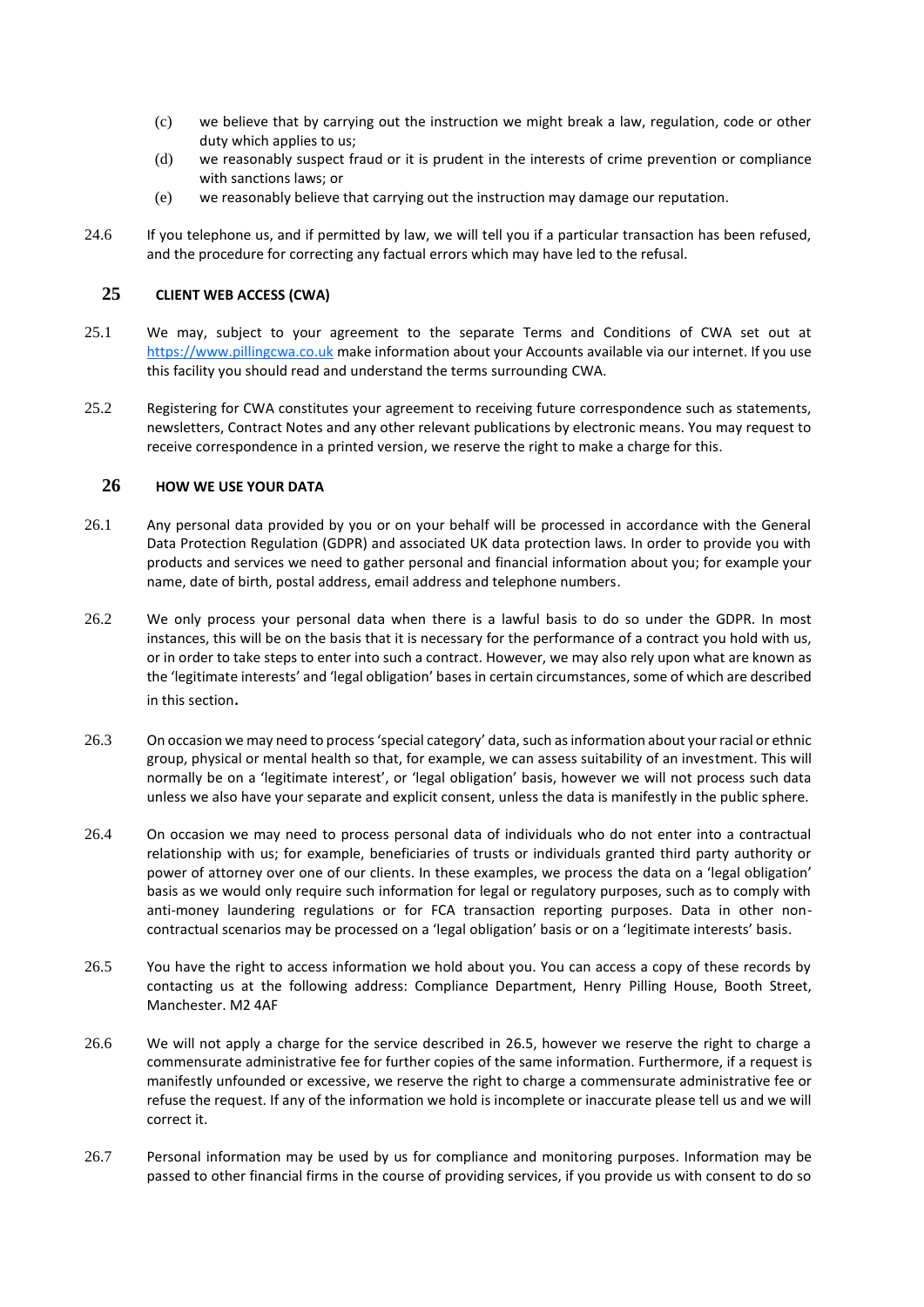or it is manifestly clear that you have entered into a tripartite relationship with us and that party. We may pass information to other professional firms (e.g. solicitors, accountants) if we have your explicit consent. We may provide information to our regulators and their successors and to our auditors and professional advisers on a 'legal obligation' or 'legitimate interests' basis.

- 26.8 We will share your personal data with data processors when it is necessary for us perform our contract with you and/or we have a legitimate interest or legal obligation to do so. Examples include the use of external software systems to store your account data and external companies who may check your personal data against financial crime/prevention of terrorism financing lists. If the data processor is based in the UK or EU it will itself be subject to the GDPR. If we need to process your data outside the UK and the EU we will ensure that we do so in compliance with the GDPR i.e. we will ensure that we have a lawful basis to do so and, if necessary, we will seek your consent first.
- 26.9 if you become a client of ours we may from time to time contact you by post, telephone fax or e-mail with details of products and services which may be of interest to you but only when we have a legitimate interest to do so under the GDPR. You can opt-out of receiving such communications at any time by either telephoning us, writing to us, faxing us or emailing us.
- 26.10 We shall disclose information to relevant authorities where we are required to do so by law. We are legally obliged to verify the identity of our customers and retain these records.
- 26.11 We will retain records after our business relationship has ended for legal and regulatory purposes. We will normally retain such records in accordance with regulatory timescales, however we may retain records indefinitely in case we need to rely upon the information in light of a dispute, please see 26.14 which outlines your rights to request erasure of data.
- 26.12 If you visit our website we may process your IP address, purely for the purpose of enhancing your experience when using the website. We therefore do this on a 'legitimate interest' basis. Please see our Privacy Policy and Cookies Policy at www.pilling.co.uk for further details of how we use Cookies.
- 26.13 You have the right to request erasure of your data by writing to us, faxing us or emailing us, however depending upon the circumstances we reserve the right to refuse such requests when we can demonstrate to you that we still have a lawful basis to process your data under the GDPR.
- 26.14 If 'consent' has been provided to process your data you may withdraw it at any time by writing to us, faxing us or emailing us.
- 26.15 You have the right to lodge a complaint about how we have used your personal data to either ourselves, in accordance with the complaints rules of our regulator the Financial Conduct Authority (FCA), or directly to the Information Commissioner.
- 26.16 The information described in this section should be read in conjunction with our Privacy Policy and Cookies Policy, which are available at www.pilling.co.uk. Paper copies can be provided upon request.

#### <span id="page-19-0"></span>**27 ANTI - MONEY LAUNDERING REGULATIONS**

- 27.1 We are required by government regulations to establish and maintain specific policies and procedures to guard against our business and financial systems being used for the purpose of money laundering. This includes, but is not limited to, verifying the identity and address of investors.
- 27.2 We therefore request that you assist our compliance with these regulations by promptly providing all identification documents and any other explanations that our staff may ask for **before** opening a new Account or instructing any qualifying transactions on an existing Account*.*
- 27.3 We may conduct an electronic security check to verify your identity.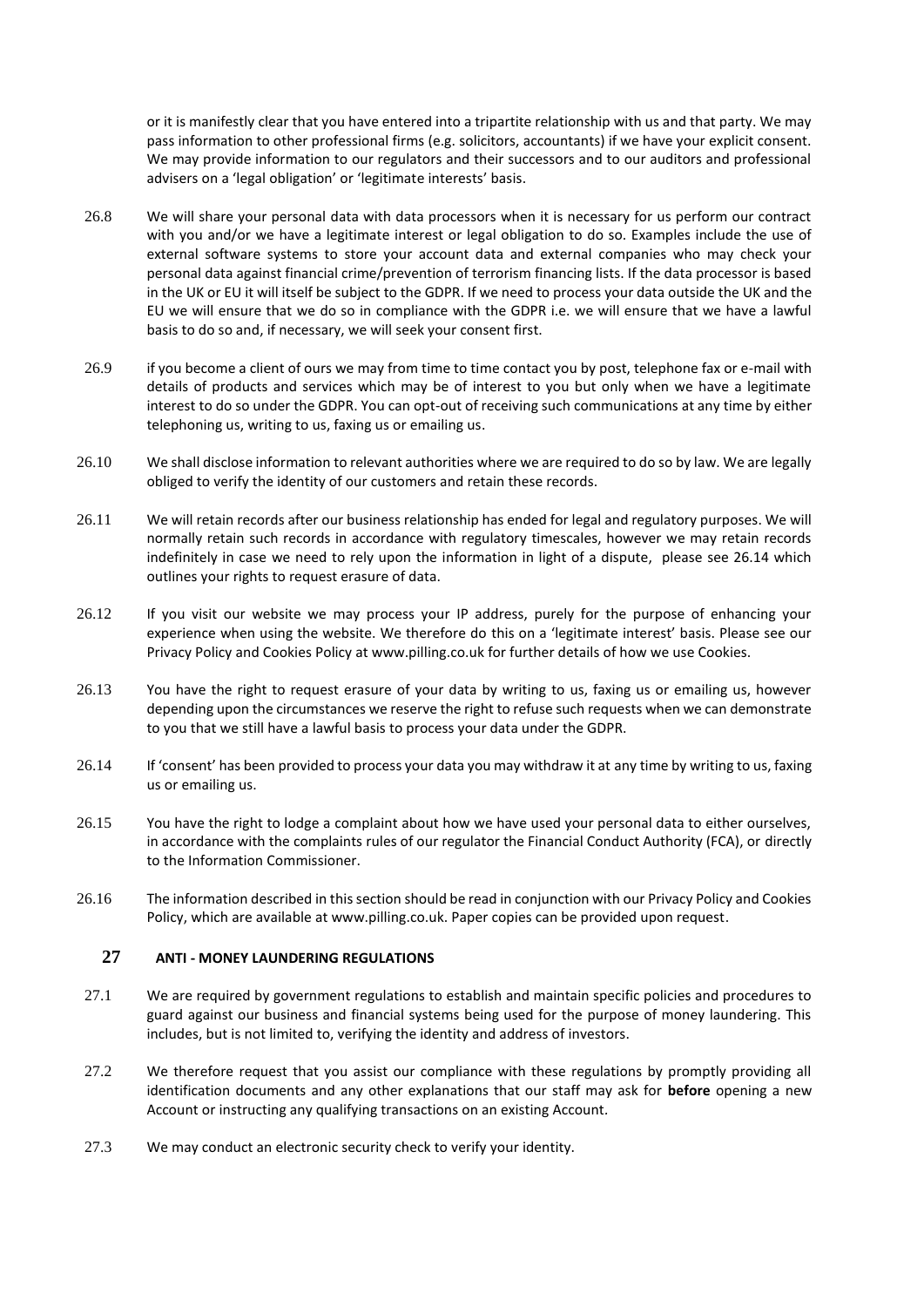27.4 **There may be occasions when we cannot deal for you immediately and we may be obliged to report the circumstances to the appropriate enforcement authority.**

## <span id="page-20-0"></span>**28 COMMUNICATIONS AND NOTICES**

- 28.1 All communications (including information, instructions and orders) between you (the customer) and ourselves must be conducted in English and only using one of the following mediums:
	- (a) post
	- (b) fax
	- (c) e-mail
	- *(d)* by telephone or
	- *(e)* in person

However, in accordance with clause 34 we may notify you of variations to this Agreement by placing a notification in our quarterly newsletter 'ISA & Peptalk', via CWA or on our website. You should ensure that you frequently visit [www.pilling.co.uk](http://www.pilling.co.uk/) to consider any variations.

- 28.2 We will assume that you have received a communication from us:
	- (a) two days after we post it to you, if it sent by post;
	- (b) immediately upon sending it if it is given to you verbally or sent to you by fax; or
	- (c) when it is received by your internet service provider, if it is sent to you by e-mail.
- 28.3 It is your responsibility to ensure that we have your current contact details. We will continue sending information to you at the last known address we have for you.
- 28.4 To contact us, please use the following details:

| Henry Pilling House | Telephone: 0161 832 6581     |
|---------------------|------------------------------|
| 29 Booth Street     | Fax: 0161 832 0815           |
| Manchester          | E-mail: $info@pilling.co.uk$ |
| M2 4AF              | Website: www.pilling.co.uk   |

- 28.5 For any compliance related queries please address your query to the Compliance Officer, using the address above and [compliance@pilling.co.uk.](mailto:compliance@pilling.co.uk)
- 28.6 We may record or monitor telephone calls and monitor electronic communications (including e-mails) between us so that we can check instructions and make sure that we are meeting our service standards. We will normally retain these records indefinitely, however, please see clause 26 which outlines your rights to request erasure of data.

### <span id="page-20-1"></span>**29 COMPLAINTS PROCEDURE AND COMPENSATION**

- 29.1 If at any time you become dissatisfied with some aspect of the services and operations of Pilling *&* Co you may contact any manager or our **Compliance Officer at Henry Pilling House, 29 Booth Street, Manchester M2 4AF** in writing or using any of the methods set out in section 28 and request a copy of our internal complaints handling procedure leaflet.
- 29.2 This leaflet contains the FCA definition of a complaint and the senior member of our staff nominated to receive and deal with complaints. This person is obliged to investigate and report on any eligible complaint in accordance with a strict timetable.
- 29.3 If we do not deal with your complaint to your satisfaction you can refer the matter to the **Financial Ombudsman Service** (FOS), who can be contacted on **0800 023 4567** or via their website **www.financial‐ ombudsman.org.uk**. This is a government sponsored service that provides consumers with a free and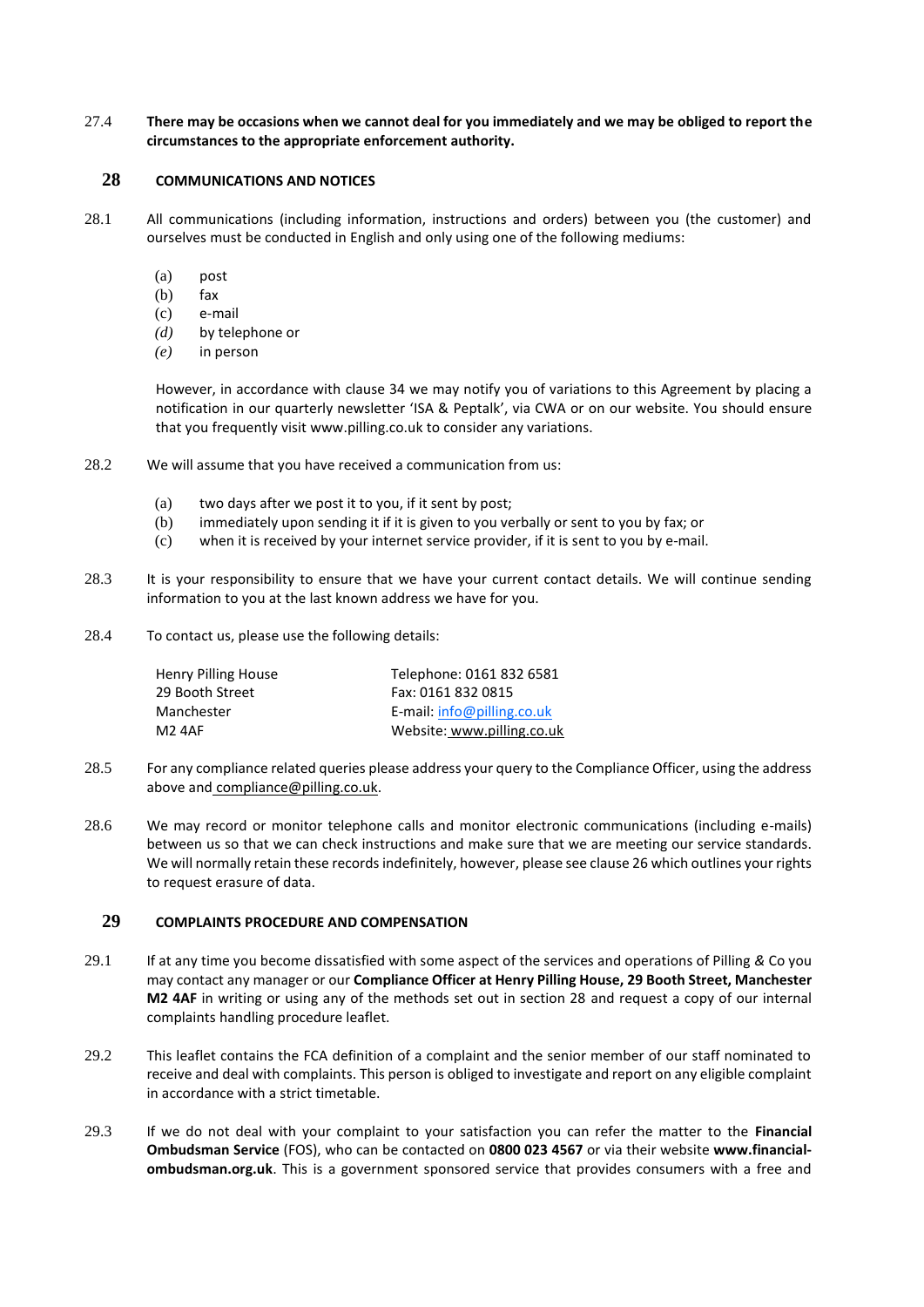independent channel for resolving disputes with financial firms. A booklet describing the operation of FOS and how to contact them is also available on request from any member of staff.

29.4 In order to protect our clients, we maintain at our own choice and expense extensive financial risks cover and in addition to this, we subscribe to the **Financial Services Compensation Scheme** (FSCS). This is a government backed "last resort" scheme that can provide up to £50,000 per person per firm to cover certain non-trading losses suffered by eligible complainants following the financial failure of a regulated firm. Further information about the FSCS and contact details are available from us on request or from:

**Financial Services Compensation Scheme 10th Floor, Beaufort House, 15 St Botolph Street, London. EC3A 7QU. [www.fscs.org.uk](http://www.fscs.org.uk/)**

#### <span id="page-21-0"></span>**30 LIABILITY**

- 30.1 Neither we, nor any of our agents, licensors or their directors, officers or employees will be liable for any losses, costs, liabilities, expenses or damage incurred by you in connection with this Agreement, unless directly caused by our or their negligence, default or fraud. To the extent that such liability arises, and save where the law provides otherwise, we will only be liable to the extent that any losses, costs, liabilities, expenses or damage result directly from such negligence, default or fraud. We will not be liable to you for any losses we could not reasonably have expected to occur.
- 30.2 Claus[e 24.3](#page-17-1) contains restrictions on liability with respect to particular types of Instructions.
- 30.3 You must read and review all Contract Notes which we send to you by post or CWA. To help us prevent fraud, you must tell us immediately by calling us, if you do not recognise any transaction show, or if you think any Instructions have been executed incorrectly.
- 30.4 Subject to clause[s 30.5](#page-21-2) and [30.6](#page-21-3) below, we will be responsible for any unauthorised transactions that you tell us about in accordance with clause 30.3 above. If we suspect fraud, or that you have been negligent, we will investigate the transaction and will only be responsible if and when we have concluded that there has been no fraud, and/or you have not been negligent. Where we are responsible, we will immediately refund the amount of the unauthorised transaction and any resulting interest and charges. We will have no further liability to you.

You will be responsible for all losses if you act fraudulently, or if you allowed another person to use any Personal Security Information.

- <span id="page-21-2"></span>30.5 You will be responsible for all losses if you act fraudulently, if you allowed another person to use any Personal Security Information or fail to use CWA or our telephone service in accordance with this Agreement and the terms and conditions governing CWA.
- <span id="page-21-3"></span>30.6 We will not be liable to you for any failure by us to comply with our obligations under this Agreement, where our failure is:
	- (a) due to abnormal and unforeseen circumstances, beyond our control, the consequences of which would have been unavoidable despite all efforts to the contrary; or
	- (b) where our failure to comply is due to any provision of English or European law.

## <span id="page-21-1"></span>**31 OUR COSTS**

31.1 Where we incur any reasonable costs in connection with the performance of our services under this Agreement, you agree to pay these, unless such costs or expenses arose as a result of our (or our agents', delegates' or SASNL's) negligence, fraud or wilful default.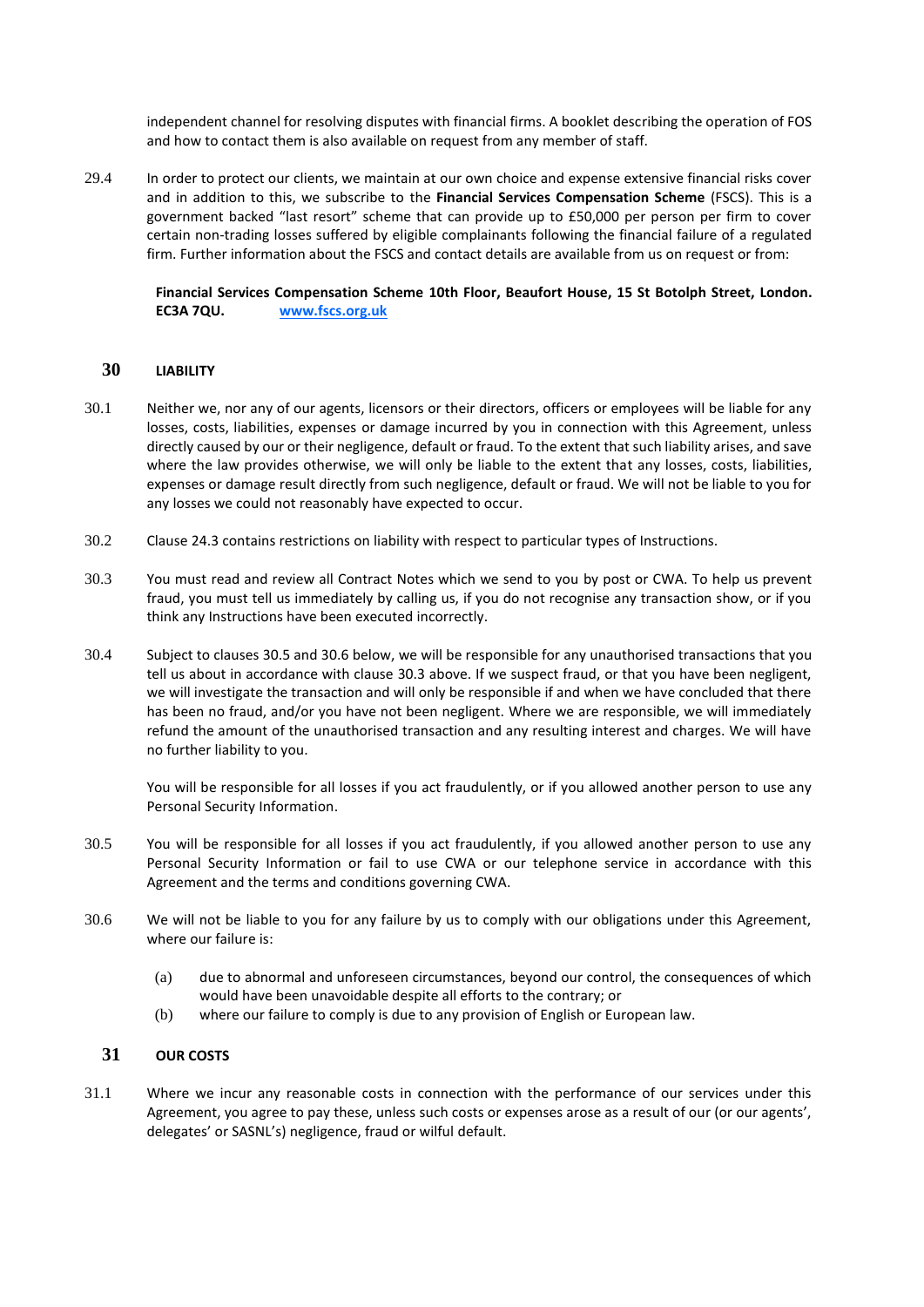31.2 This includes any expense or loss we may reasonably incur in connection with or as a result of any claims or proceedings which you make or bring against us or them and which are withdrawn, discontinued, compromised by you or dismissed.

## **32 CONFIDENTIALITY**

32.1 We shall not disclose any confidential information relating to you or your dealings, except as permitted by this Agreement or as required by law, the FCA Rules and the rules and regulations of any exchange on which an investment is dealt.

# <span id="page-22-0"></span>**33 CONTACTING YOU**

- 33.1 You agree that we may use any contact details you have provided to us including your postal address, telephone number(s) (including your mobile telephone number) and e-mail address to contact you. These include telling you about changes to the Terms pursuant to clause 4 below and generally communicating with you about the day-to-day running of your Account and any other services set out in these Terms.
- 33.2 We may contact you in writing by post or e-mail, or by telephone. We may also notify you of changes to these Terms in accordance with clause 34, or of any other information by publishing it on our website [www.pilling.co.uk.](http://www.pilling.co.uk/) You must ensure that the contact details you provide are accurate and that you notify us promptly of any changes.
- 33.3 If you are registered for CWA you agree that we may also contact you in accordance with claus[e 25](#page-18-0) above. You must ensure that the contact details you provide are accurate and that you notify us promptly of any changes.
- 33.4 Remember, communications may contain confidential information and if anyone else has access to your e-mail inbox or mobile telephone messages for example they may be able to see this. If you would prefer that we do not contact you for service or operational reasons by Email, mobile message or secure emessage please let us know. Whilst we will try to use your preferred channels wherever possible, you may continue to receive important messages via any of these channels, for example, when we need to contact you urgently. Where we hold alternative postal address(es) for you, we may send mail to your home address if it is returned from, of you do not respond to, mail sent to your correspondence address.
- 33.5 We may mark your Account as dormant if it has been inactive for at least one year to protect both you and us. Any investments will be held for your benefit. If you ask us we will tell you how you can access your Account.

# <span id="page-22-1"></span>**34 VARIATION OF TERMS AND CHARGES**

- 34.1 We may change these Terms (including changing our charges) at any time, in accordance with clause 34.7. Changes will normally be caused by market conditions, changes in the cost of providing a service to you, changes in legal or other regulatory requirements or guidance affecting us, or any system or product development or any reason set out in clause [34.7.](#page-23-3)
- 34.2 We may communicate any change in these Terms through any of the communication methods set out in section 33. Changes may be affected without your consent.
- 34.3 We will give you at least 30 days' notice of any changes to these Terms (including increased fees or charges) which are to your disadvantage. We may communicate these changes to you in any of the ways set out in section 28.
- 34.4 If we make any changes to these Terms that are to your disadvantage, you may switch your Account or close it without incurring extra charges or interest providing you do so within 60 days of receiving notice of the changes. If you do not notify us prior to the date of the proposed changes, you will be treated as having accepted the changes.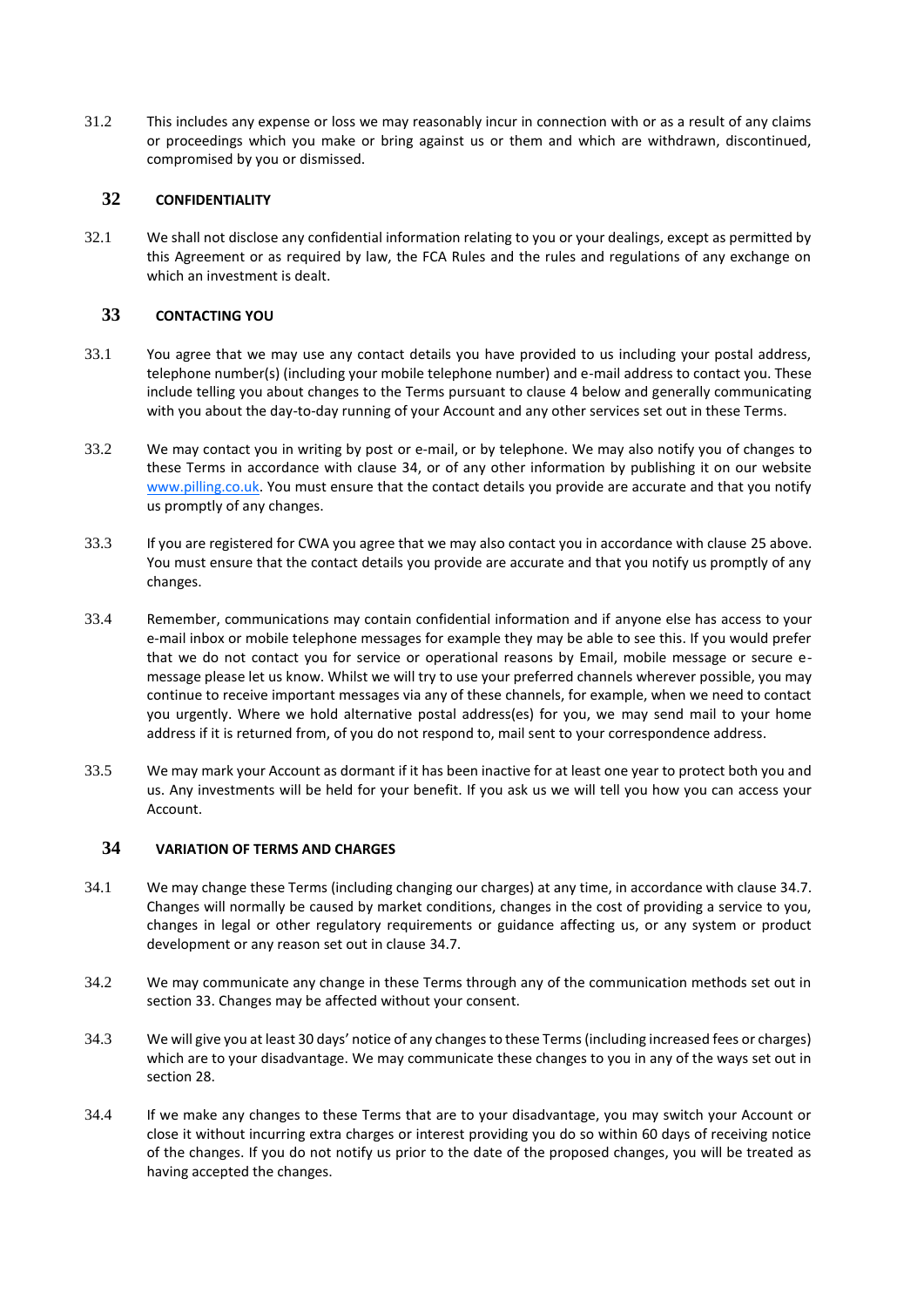- 34.5 We may also introduce changes to these Terms immediately and advise you within 30 days of the change if we reasonably consider the change is to your advantage or if we consider they are necessary to take account of any legal or regulatory requirements.
- 34.6 We will notify you of any changes to these Terms by contacting you in accordance with clause 3 above. Where we make a major change or several minor changes we will provide you with the revised Terms.

#### **Reasons for making changes to these Terms**

- <span id="page-23-3"></span>34.7 We may make any change to these Terms, pursuant to this clause [34,](#page-22-1) for any of the following reasons:
	- (a) the change is favourable to you;
	- (b) following, or in anticipation of a change in the relevant law, regulation or industry guidance applicable to us, so as to ensure our continuing compliance with such law or regulation;
	- (c) to comply with any recommendation, requirement or decision of any court, ombudsman, regulator or similar body;
	- (d) to reflect the costs or consequences of any event beyond our control that may impact our provision of accounts, services or facilities to you;
	- (e) to make these Terms clearer;
	- (f) to reflect any change in our systems and procedures, including as a result of any reorganisation arising out of the transfer of our business to another firm, or the sale of Pilling *&* Co;
	- (g) to reflect any change in the base rate, or any rate that replaces it, as set by the Bank of England (or by any Bank or other firm which takes over its rate-setting responsibilities);
	- (h) to improve the services we provide;
	- (i) to reflect our internal policies on competitiveness, market share and/or the profitability of our business as a whole, provided that we are not acting dishonestly, for an improper purpose or as an unreasonable firm such as Pilling *&* Co would; or
	- (j) where we have a valid reason for doing so.

## <span id="page-23-0"></span>**35 JOINT ACCOUNTS**

- 35.1 In the case of a joint Account, the rights and obligations under this Agreement shall be joint and several.
- 35.2 If you hold an Account jointly with another person, any instruction to move your investments or cash into a single-name account, must be authorised by both Account holders.

# <span id="page-23-1"></span>**36 KEY INVESTOR INFORMATION KIID / KEY FEATURES DOCUMENT**

- 36.1 For each of the packaged products you buy or sell we fully comply with the FCA requirement to provide a KIID, KID or "Key Features Document" produced by the packaged product provider.
- 36.2 These documents provide you with key investor information. They are not marketing material. The information is required by law to help you understand the nature and risks of investing in a packaged product. You are advised to read it so you can make an informed decision about whether to invest.

## <span id="page-23-2"></span>**37 DECLARATION OF TAX RESIDENCY**

- 37.1 You confirm that you are **not**:
	- (a) a US person for the purposes of US Federal Income tax or acting on behalf of a US person
	- (b) registered in a UK Crown Dependency for tax purposes.
- 37.2 If your tax status changes, you agree to inform us within a reasonable time frame. We do not accept responsibility for any losses arising due to you not informing us of a change in tax residency.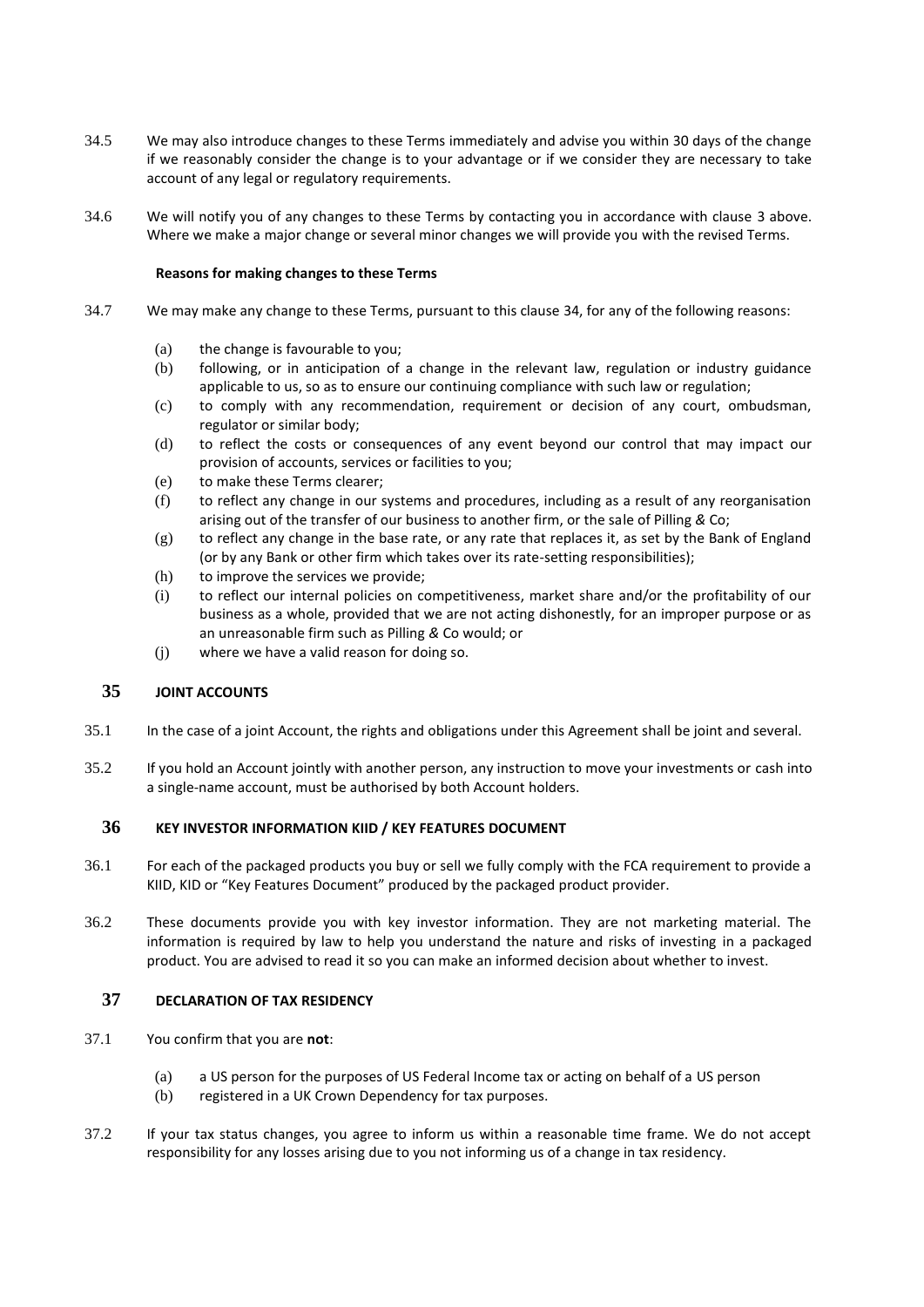## <span id="page-24-0"></span>**38 RIGHTS OF THIRD PARTIES**

38.1 No term of this Agreement is enforceable under the Contracts (Rights of Third Parties) Act 1999 by anyone other than a party to this Agreement.

## <span id="page-24-1"></span>**39 ENDING THIS AGREEMENT**

- 39.1 You can end this contract with us at any time, by telephoning us or writing to us. Please refer to Section [28](#page-20-0) "*Communications and Notices*".
- 39.2 If this contract is terminated in accordance with this clause, your agreement with us consisting of these Terms and any Client Agreements and Supplementary Agreements, will also terminate.
- 39.3 If this contract is terminated, then:
	- (a) you must repay any amounts owing to us, before we close your Account(s). Following termination, we may pay for any outstanding transactions which are the subject of Instructions, and/or incur any charges in relation to such Instructions, and you agree to repay such amounts in full to us;
	- (b) any benefits or services provided under this Agreement will also end; and
	- (c) we will transfer the investments held in your Account to you, other brokers in accordance with your written instructions or, in the event of your death, instructions of your personal representative.
- 39.4 If you end this agreement, this will not affect any outstanding transactions or any right or obligations which may have arisen between us.
- 39.5 If you do not hold any Assets, and there has been no activity on your Account for a period of 12 months, or if we become aware that the contact information we hold is incorrect and we are unable to trace you, we may add a marker to your Account which means you are unable to execute transactions. We will be happy to execute your Instructions, or otherwise perform the services contemplated by this Agreement, if you telephone us.
- 39.6 Any investments which remain in your Account will continue to be your property (or that of your estate upon your death).
- <span id="page-24-3"></span><span id="page-24-2"></span>39.7 We can end this contract with you and close your Account immediately for any of the following reasons:
	- (a) you have significantly broken any clause in this Agreement;
	- (b) there has been, or we suspect that there has been, fraud involving your Account(s) or any transaction on your Account(s);
	- (c) we have reasonable grounds to believe you have committed, or are about to commit a crime in connection to your Account, or your Account is otherwise being used unlawfully;
	- (d) there has been, or we suspect that there has been, suspicious activity on your Account;
	- (e) you fail to make any payment under this Agreement, when due;
	- (f) there is a change in law or regulation which requires us to do so; or
	- (g) we have reasonable grounds to believe that your conduct will adversely affect the ability of our other customers to trade (e.g. if you were to instruct us to execute several small orders, rather than a larger order, resulting in the market maker refusing to deal, or to deal at a higher price).
- 39.8 We may terminate this contract for any other reason by giving you at least one month's notice.
- 39.9 Subject to clauses [39.7\(c\)](#page-24-2) and [\(d\)](#page-24-3) above, we will transfer any Assets to you, if we close your Account, provided we have sufficient notice from you.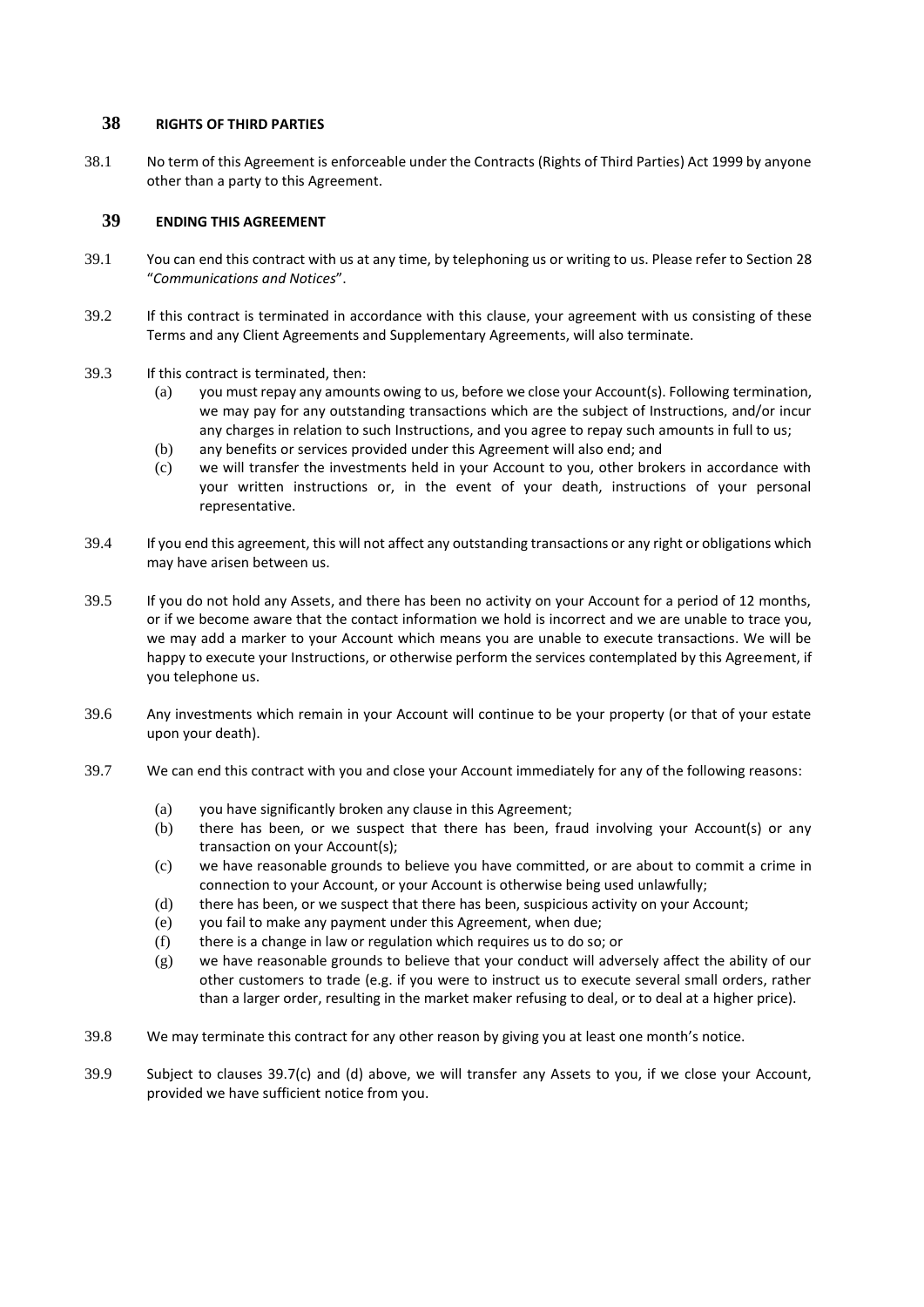#### **APPENDIX A**

#### **BEST EXECUTION POLICY**

The firm has an obligation to execute orders on behalf of its clients on terms that are the most favourable at the time the order is executed. We take into account execution factors such as price, costs, speed, likelihood of execution and settlement, size, nature or any other consideration relevant to the execution of an order.

The firm places most emphasis on obtaining the most favourable 'total consideration' (that is, the external cost of the trade plus our own costs) for you when executing a trade. Total consideration includes both implicit and explicit costs.

After total consideration, the relative importance of the other execution factors will depend upon the characteristics of your trade (e.g. its size, liquidity, explicit costs etc) and any specific requirements you notify us of prior to its execution.

When dealing in a financial instrument on your behalf we will exercise our discretion in assessing the criteria we need to take into account to ensure we provide best execution, this criteria for instance may be safe custody charges, execution venue fees or clearing and settlement fees. However, our aim is to deliver the best possible result in line with this execution policy.

The firm does not act as principal to any trade. Therefore, when trades are negotiated with other market participants, the firm is acting as agent.

Currently the firm executes trades on regulated markets such as the London Stock Exchange (LSE) or the New York Stock Exchange (NYSE) and Multilateral Trading Facilities (MTF) such as AiM or NEX Exchange. Trades outside of these markets could include over the counter (OTC) orders, or 'agency cross' by crossing your order with that of an opposing client.

We may deem it appropriate to execute your order outside a regulated market or MTF even where the investment is traded on a regulated market. We are required to obtain your consent before executing orders outside of a regulated market, by agreeing to this execution policy you are giving your express consent. For most trades via the London Stock Exchange (LSE), the firm currently uses the electronic dealing platform, Iress Market Data or our internal systems order management service. Once the firm's trader requests a quote price for a particular stock the platform chooses from the current Retail Service Providers (RSP) (member firms of the London Stock Exchange) who offer quotes in that stock, the current best bid or offer price. The price is held for between 15 and 30 seconds. Once a quote has been obtained the dealer will execute the order should that price be acceptable to you unless he is instructed to re-quote. That quote, if accepted is deemed to be the best possible price even if the price changes within the 15-30 seconds before actual execution of the trade. We assume that any price change within this time would not make the original quote manifestly out of date.

Where electronic trading facilities do not exist, e.g. for large orders or illiquid stocks, the firm will telephone the RSP's who are making the best quote in the chosen financial instrument to place the order at the best price possible taking into consideration the size of the order, the speed of execution and other execution factors. The dealer will use their experience and knowledge to determine which RSP's may offer the best quotes.

Unit trust/Open Ended Investment Company (OEIC) deals are traded using Allfunds or directly with the individual managers at a fixed price on any given dealing day, these prices are usually available in financial sections of newspapers or on the managers own websites.

Orders placed electronically with Allfunds, received an hour before pricing point (usually 12pm) will be traded at that days price. orders received within an hour, or after the price point will (in most cases) be placed at the pricing point of the following day. Some Unit Trust/OEIC's may price earlier than midday or on certain days, weeks or months, these orders will be placed for the next available pricing point.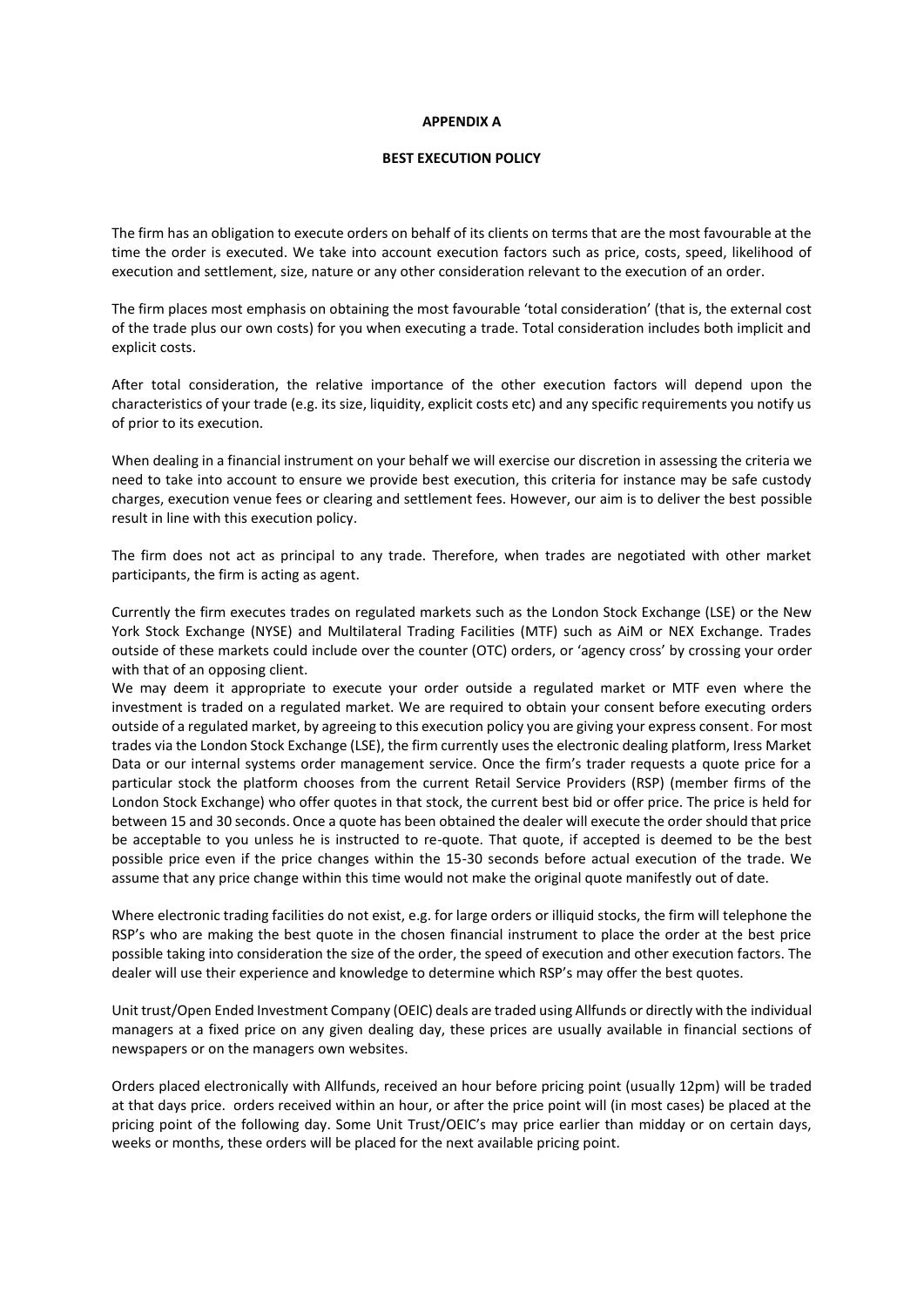Orders will normally be executed in the same order as they are received except where there are special conditions such as price limits or limited liquidity.

We will aim to execute comparable orders in a prompt, fair and expeditious manner.

We will endeavour to execute orders received by telephone within 30 minutes. Orders received by post, fax or email will be executed as soon as reasonably possible after receipt of the order. If for any reason the recipient of an email order is absent from the office the order will be picked up by a colleague as soon as is reasonably possible.

Orders to purchase shares traded on overseas exchanges will be placed with market counterparties when that exchange opens. A premarket price can be obtained on request, however this price may change once the relevant market opens. Where possible we will use this premarket price to benchmark the counterparties quote.

Please note that any specific dealing instruction from you (for example, if you request that we only execute an order if/when certain market conditions are met) may prevent us from taking the steps within this policy to obtain the best possible result for you.

If you give us instruction to trade at a specified price a 'limit order' it may not always be possible to execute that order under the prevailing market conditions. We are required to make limit orders public, unless you agree that we do not have to. It is our policy to exercise our discretion as to whether making an order public is in your best interests. In agreeing to this execution policy you accept that we will not make your order public unless we consider it in your best interests.

We are required to publish annually, for each class of financial instrument the top five execution venues in terms of trading volumes in the previous year. This information (known as the RTS 28 report), along with information on the quality of execution and monitoring will be made available on our website.

We will monitor the effectiveness of this policy and should a material change occur we will post an updated version of this document on our website at [www.pilling.co.uk.](http://www.pilling.co.uk/)

This policy came into force November 1st 2007, with amendments made in August 2012, December 2013, September 2015, December 2017 and September 2019 clients dealing through us on or after that date will have been deemed to have accepted our policy.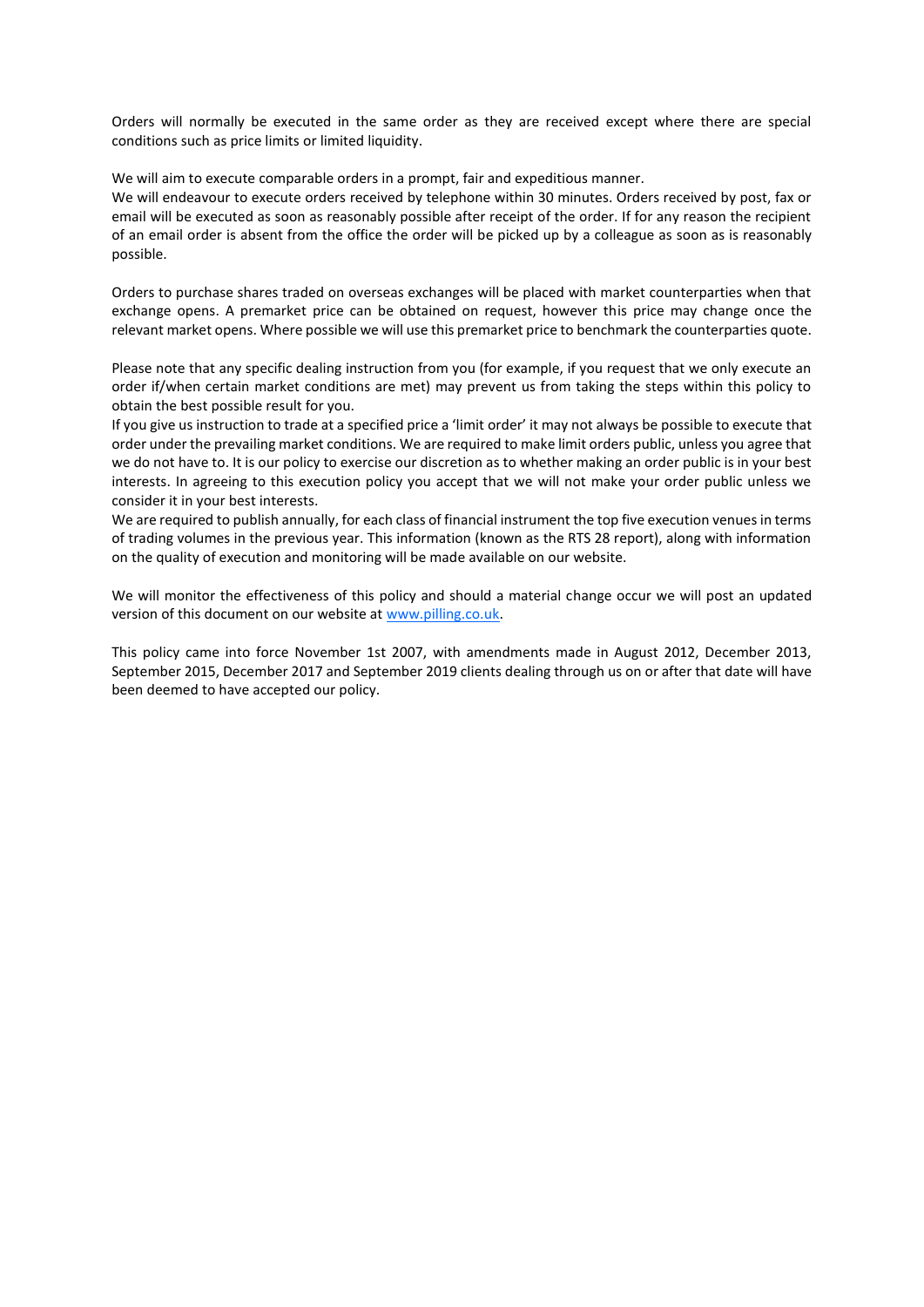#### **APPENDIX B**

#### **CONFLICTS OF INTEREST POLICY**

This conflicts of interest policy is regularly reviewed by management. As a stockbroking firm with no links or ties to other firms there are few potential conflicts of interest. Additionally we do not deal for ourselves. We act as agent to all transactions. We will always act in your best interests when carrying out any execution-only transaction, or providing any other service set out in these Terms.

## **However, when we give you investment advice our staff, or some other person connected with us, may have an interest, relationship or arrangement that is material with regard to the transaction or investment concerned.**

Under the FCA Rules, the employee who makes the recommendation must disclose any such interest, relationship or arrangement of which he is aware unless:

- (a) the recommendation is a reasonable one having regard to your interests; and
- (b) we have received the employee's written agreement to comply with an independence policy obliging him/her to disregard the interest, relationship or arrangement concerned.

The following are examples of the type of interest, relationship or arrangement that could be involved:

- (c) Being the financial adviser to the company whose securities you are buying or selling, or acting for that company in a takeover bid by or for it.
- (d) Sponsoring or underwriting a new issue involving the investment that you are buying or selling.
- (e) Having a holding or a dealing position in the investment concerned.

Please note, when we recommend a transaction to you, we could be:

- (f) Matching your transaction with that of another client (including a company or person connected with us) by acting on their behalf as well as yours; or
- (g) Advising you to buy or sell units in a collective investment scheme or broker fund where we are (or an associated company is) the trustee and / or operator (or an adviser of the trustee or operator) of the scheme. Where this is the case we will explain our dual role in the transaction in the Client Agreement.

Any recommendations we make will be based on our opinions and we may rely on information from other sources for which we cannot guarantee accuracy or completeness. Any investment recommendations are written objectively and we are not influenced by any particular fund manager or parent company. We have no ties with other financial institutions and there are no other commission arrangements in place that could influence us.

Our Investment Managers' and Advisers' remuneration may be directly or indirectly related to income generated by client accounts they look after. We attempt to mitigate the risk of potential detriment which could be caused by "churning" (excessive cancellation and replacement) or excessive switching by monitoring and supervising their activities, including reviewing advice and portfolio performance. Controls are in place to mitigate the risk of your portfolio being subject to churning or switching in order to increase the value of commissions.

From time to time, Pilling representatives may hold 'inside information' in relation to certain investments. For legal reasons, this information cannot be shared with you in any circumstance.

This conflicts policy is kept under regular review and we will inform you about any material changes to it using the methods described in Section [28](#page-20-0) "*Communications and Notices*". You may request a copy of o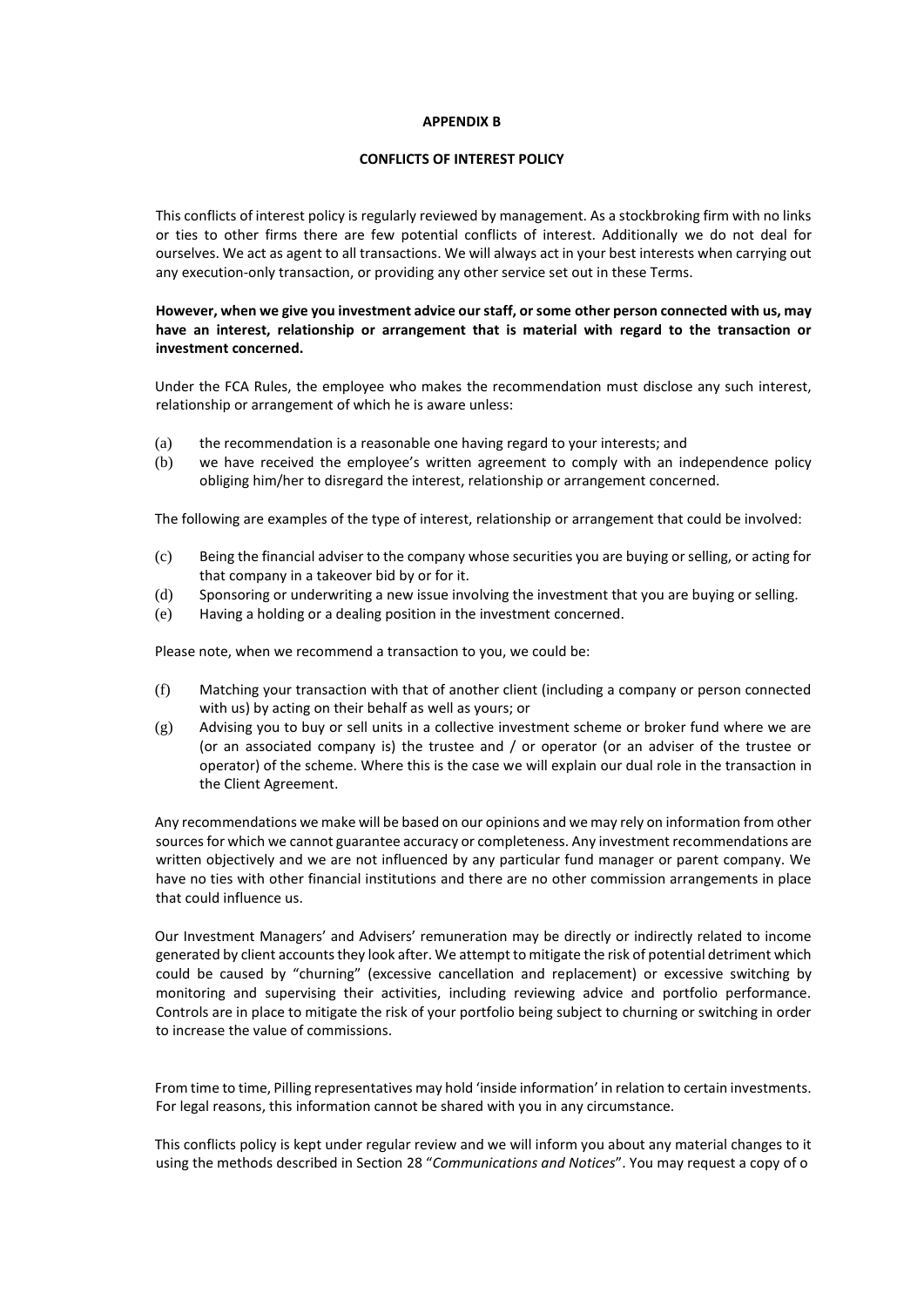#### ur conflicts policy by contacting us by any method set out in Section [28](#page-20-0) **APPENDIX C**

# **Pilling** *&* **Co Stockbrokers Ltd**

# **Rate Card**

#### **1. Dealing**

**Commission charges are per deal and apply to: - All services** (Own Name, Nominees, ISA, Young Adult ISA, Execution Only JISA, Managed JISA\*, stakeholder CTF\*, non-stakeholder CTFs, SIPP, AiM & PIPs) **and**

**All securities (UK Equities, Preference Shares, Convertibles, Investment Trusts, Overseas Transactions, UK Gilts, Debentures, Loan Stocks and Unit Trusts/OEICS)**

| Minimum                  | f10      |
|--------------------------|----------|
| 1.65% on the first       | £10,000  |
| 0.50% on the next        | £90.000  |
| 0.40% on the excess over | £100.000 |

DRIP (Dividend Reinvestment Plan) commission is charged at 0.5% with no minimum

UK purchases add 0.5% Stamp Duty

For certificated sales or purchases there is an additional charge of £20 per bargain.

A US Compliance Charge of £10 will be applied on all purchases of US domiciled securities\* (excluding DRIP trades)

Although most overseas (excl US) transactions can be accommodated within these rates, please enquire at time of dealing as additional charges may be applicable.

Third party charges may be applied, which we are unable to disclose at time of dealing (for example dilution levy applied by a fund manager). These charges will be disclosed to you as soon as possible after the trade has been placed.

\***Stakeholder CTF, Managed JISA and Young Adult ISA** - Minimum £10 does not apply

#### **2. Administration**

**Applies to all services** (Own Name, Nominees, ISA, Young Adult ISA, Execution Only JISA, Managed JISA, stakeholder CTF, non-stakeholder CTFs, SIPP, AiM & PIPs)

| Transfer stock out<br>£24                     | (per security, per transfer)                                   |
|-----------------------------------------------|----------------------------------------------------------------|
| Transfer out foreign stock<br><b>£tba</b>     | additional to transfer out fee,<br>enquire at time of transfer |
| Cash withdrawal by cheque<br>£5               | plus VAT (by Bacs is free)                                     |
| plus VAT<br><b>CHAPS payments</b><br>£25      |                                                                |
| <b>Probate/Certified Valuations</b><br>£10    | plus VAT (per stock, min £30)                                  |
| Certificated transfer of title<br>£20         | plus VAT (per security, per transfer)                          |
| Returned cheques<br>plus VAT<br>£20           |                                                                |
| Safe Custody of Foreign Stocks<br><b>£tba</b> | enquire at time of deal                                        |
| Individual CREST account<br>£500              | plus VAT per annum                                             |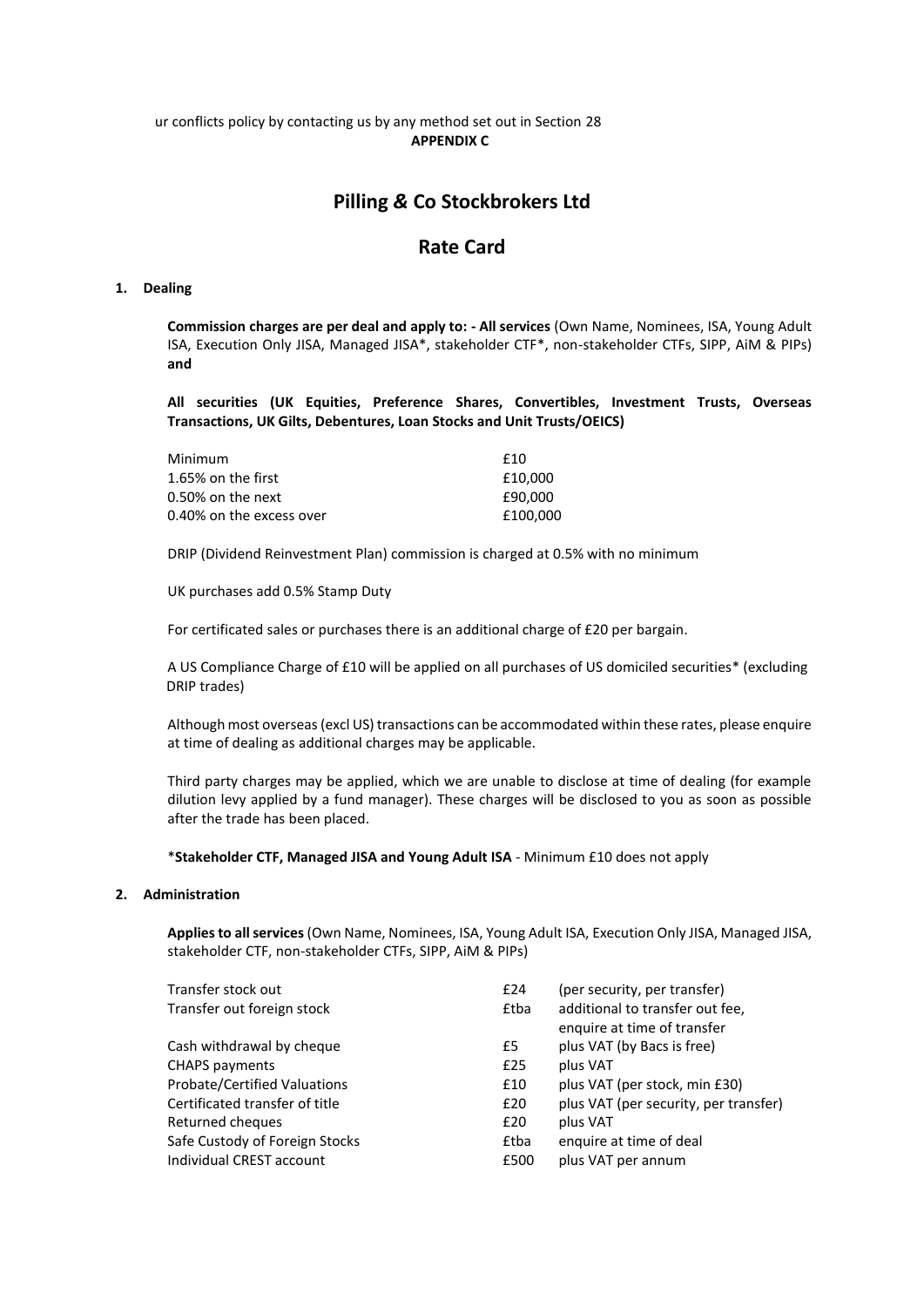#### **3. Custody Fee**

**Applies to the following services** (Nominees, ISA, Execution Only JISA, non-stakeholder CTFs, SIPP, AiM & PIPs)

0.5% per annum charged six monthly in arrears on the total value of **ALL** your accounts with Pilling & Co. The fee has a minimum of £60 and a maximum of £200 per year. These fees reduce further if you register for Client Web Access (CWA) to a minimum of £50 and a maximum of £180. In other words, any value over £40,000 (non CWA) and £36,000 is free so you may wish to consolidate your investments from other managers

Fees for Execution Only JISAs and non-stakeholder CTFs are charged at 0.5% per annum six monthly in arrears with a minimum of £30 and a maximum of £100 per year. If you are registered for Client Web Access (CWA) these fees reduce to a minimum of £25 and a maximum of £90.

Stakeholder CTF / Managed JISA / Young Adult ISA- The total annual fee is 1.5% of the fund value. The fund manager will charge 0.38% within the fund which will not appear on your statement. Pilling & Co will charge 1.12% custody fee which will appear on your statement.

US domiciled securities\* will attract an annual custody fee of £25 per security (capped at £200 pa) and will be charged six monthly in arrears.

#### **4. Portfolio Management Fees**

#### **Fees are per annum, charged on the value of the portfolio, six monthly in arrears.**

| Discretionary Bespoke Management | 1.0% plus VAT on first £250,000 and 0.5% plus VAT in<br>excess of £250,000  |
|----------------------------------|-----------------------------------------------------------------------------|
| Investment Management            | 0.75% plus VAT on first £250,000 and 0.5% plus VAT in<br>excess of £250,000 |
| AiM Portfolio                    | 1.0% plus VAT                                                               |
| PIP Portfolio                    | 0.5% plus VAT                                                               |

#### **SIPP administration fees payable to Investcentre**

| <b>Initial Costs</b>                                                             | £120 plus VAT                               |               |  |  |
|----------------------------------------------------------------------------------|---------------------------------------------|---------------|--|--|
| Annual Cost value up to £100,000                                                 | £180 plus VAT                               |               |  |  |
| £100,000 to £200,000                                                             | £220 plus VAT                               |               |  |  |
| Over £200,000                                                                    | £260 plus VAT                               |               |  |  |
| For transferred-in pension                                                       | £60 plus VAT per scheme (max £300 plus VAT) |               |  |  |
| Drawdown pension (Charges upon inception and annually thereafter)                |                                             |               |  |  |
| Flexi-access drawdown all ages and capped drawdown up to age 75<br>£150 plus VAT |                                             |               |  |  |
| Capped drawdown over age 75                                                      |                                             | £250 plus VAT |  |  |
|                                                                                  |                                             |               |  |  |

Convert from capped to flexi-access drawdown (one-off fee) £75 plus VAT

**\* US domiciled securities exclude Global Depository and American Depository receipts**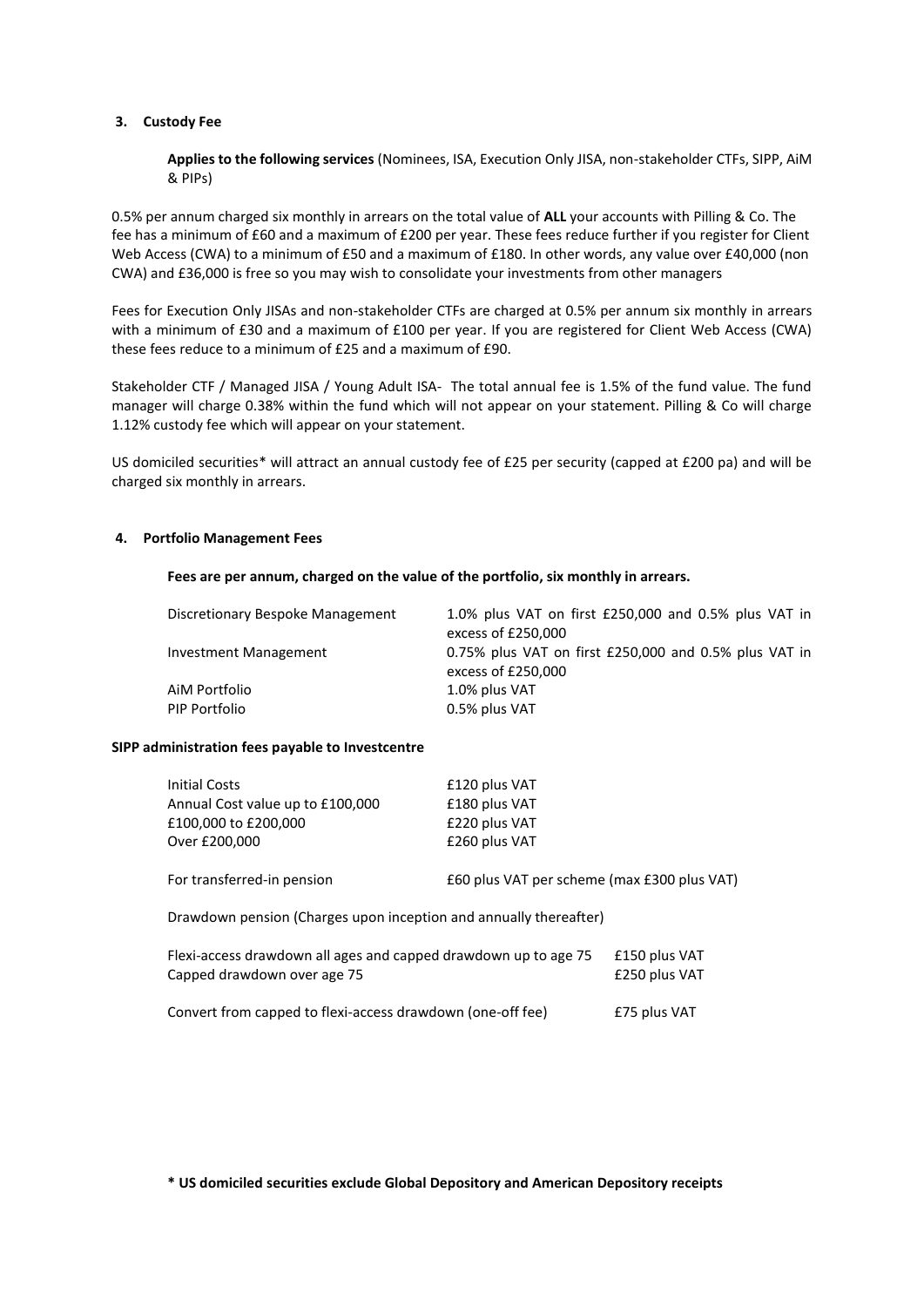# **Illustration of charges**

# **Execution Only or Advisory trade in a UK Equity – Nominee and ISA service**

## **For illustration and comparison purposes only, based on an assumed investment amount of £5000**

| Fig 1.                        |                                           |         |
|-------------------------------|-------------------------------------------|---------|
| <b>Charge description</b>     | <b>Assumptions</b>                        | £       |
| One off charges -Transfer     | Charged per line of stock on              | £24     |
| out fee                       | transfer out                              |         |
| Ongoing charges <b>Advice</b> |                                           |         |
| fees, management fees         |                                           |         |
| <b>Transaction costs:</b>     |                                           |         |
| Dealing commission            | 1.65% on 1 <sup>st</sup> £10,000, 0.5% on | £82.50  |
|                               | £90,000 0.4%<br>next<br><b>on</b>         |         |
|                               | remainder. Minimum £10                    |         |
|                               |                                           |         |
| Stamp duty                    | 0.5% of total                             | £25     |
| <b>Ancillary</b><br>services  | 0.5% on total portfolio with              | £60*    |
| <b>Custody Fee</b>            | minimum £60 max £200                      |         |
|                               | charged half yearly in April              |         |
|                               | and October.                              |         |
| <b>Incidental costs</b>       |                                           |         |
| <b>Total Cost</b>             |                                           | £194.50 |

\* reflects the amount that would be charged if the total portfolio value was £5000 and client was not registered for CWA.

#### **Additional costs for SIPP service:**

**Fig 2.**

| <b>Charge description</b> | <b>Assumptions</b>                                                                                                    |       |
|---------------------------|-----------------------------------------------------------------------------------------------------------------------|-------|
| One off charges           | Initial set up fee £120 + VAT                                                                                         | £144  |
| <b>Ongoing charges</b>    | Annual cost on total value (all<br>+ VAT):<br>Up to £25,000 = £120<br>£25,000 - £50,000 = £160<br>Over £50,000 = £200 | £160  |
| <b>Total Cost</b>         |                                                                                                                       | £304* |

\* Based on a SIPP value of £50,000

## **Execution Only or Advisory trade in UK Equity – Own Name**

| <b>Fig 3.</b>                                   |                                                                                          |        |
|-------------------------------------------------|------------------------------------------------------------------------------------------|--------|
| <b>Charge description</b>                       | <b>Assumptions</b>                                                                       |        |
| One off charges                                 | ۰                                                                                        |        |
| <b>Ongoing charges</b>                          | ۰                                                                                        |        |
| <b>Transaction costs:</b><br>Dealing commission | 1.65% on 1st £10,000, 0.5% on<br>£90,000<br>0.4%<br>next<br>on<br>remainder. Minimum £10 | £82.50 |
| Stamp duty                                      | 0.5% of total                                                                            | £25    |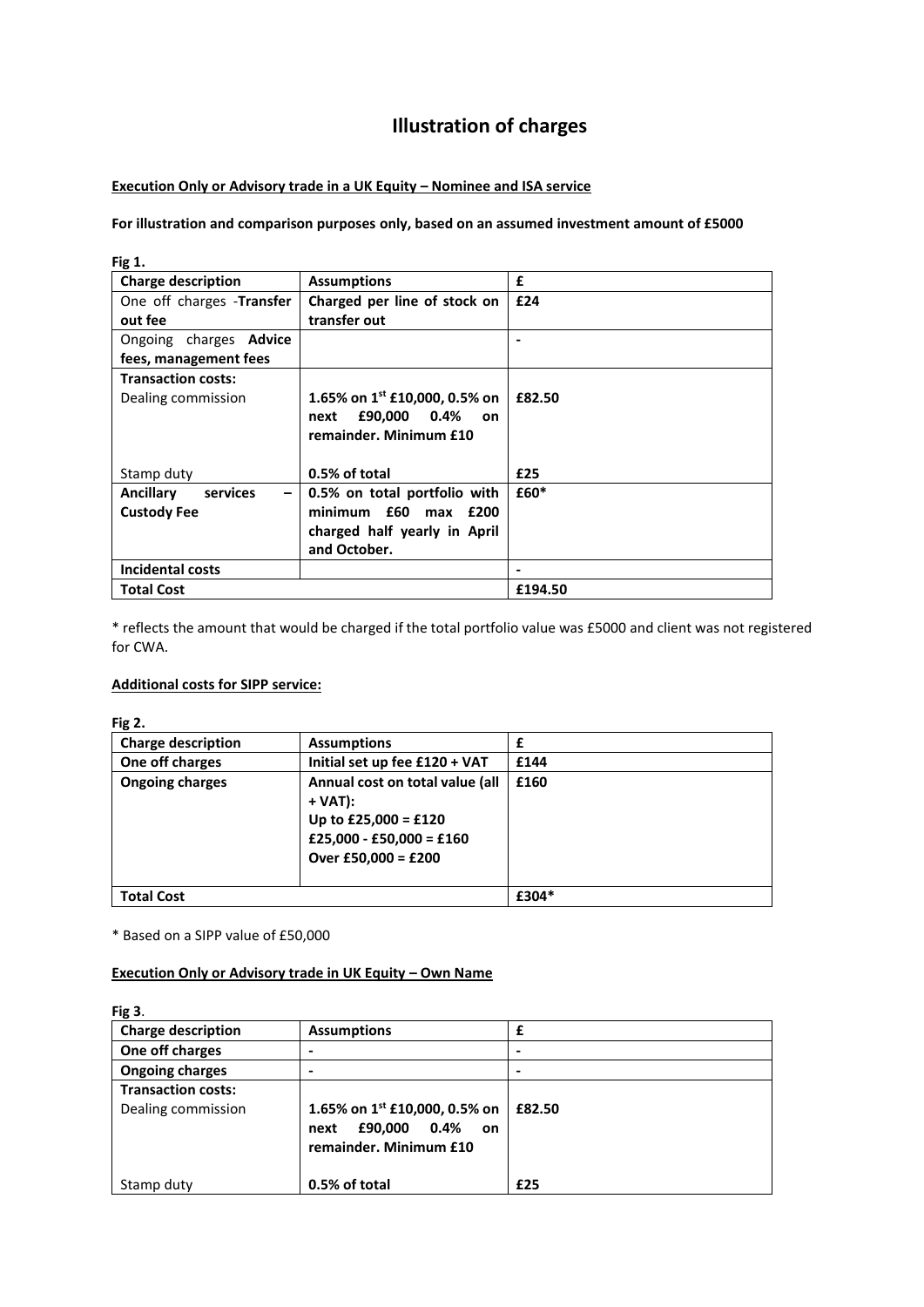| <b>Certificated Charge</b> | Per line of stock        | £20     |
|----------------------------|--------------------------|---------|
| <b>Ancillary services</b>  | $\overline{\phantom{0}}$ | -       |
| <b>Incidental costs</b>    | $\overline{\phantom{0}}$ | -       |
| <b>Total Cost</b>          |                          | £127.50 |

# **Additional Costs for a trade in Unit Trust / OEIC**

Pilling charges as Fig 1 (less stamp duty) plus the following illustrative fund charges (based on actual fund charges):

Actual fund charges can be found in the relevant Key Information Document, which you are required to read before investing.

| Fig 4.                       |                    |        |  |
|------------------------------|--------------------|--------|--|
| <b>Charge description</b>    | <b>Assumptions</b> |        |  |
| One off charges              |                    |        |  |
| <b>Entry fee</b>             | 0%                 |        |  |
| <b>Total ongoing charges</b> | 0.91% per annum    | £45.50 |  |
|                              |                    |        |  |
| <b>Transaction costs:</b>    | 0.04% of total     | £2     |  |
| <b>Incidental costs</b>      | $\blacksquare$     |        |  |
| <b>Total Cost</b>            |                    | £47.50 |  |